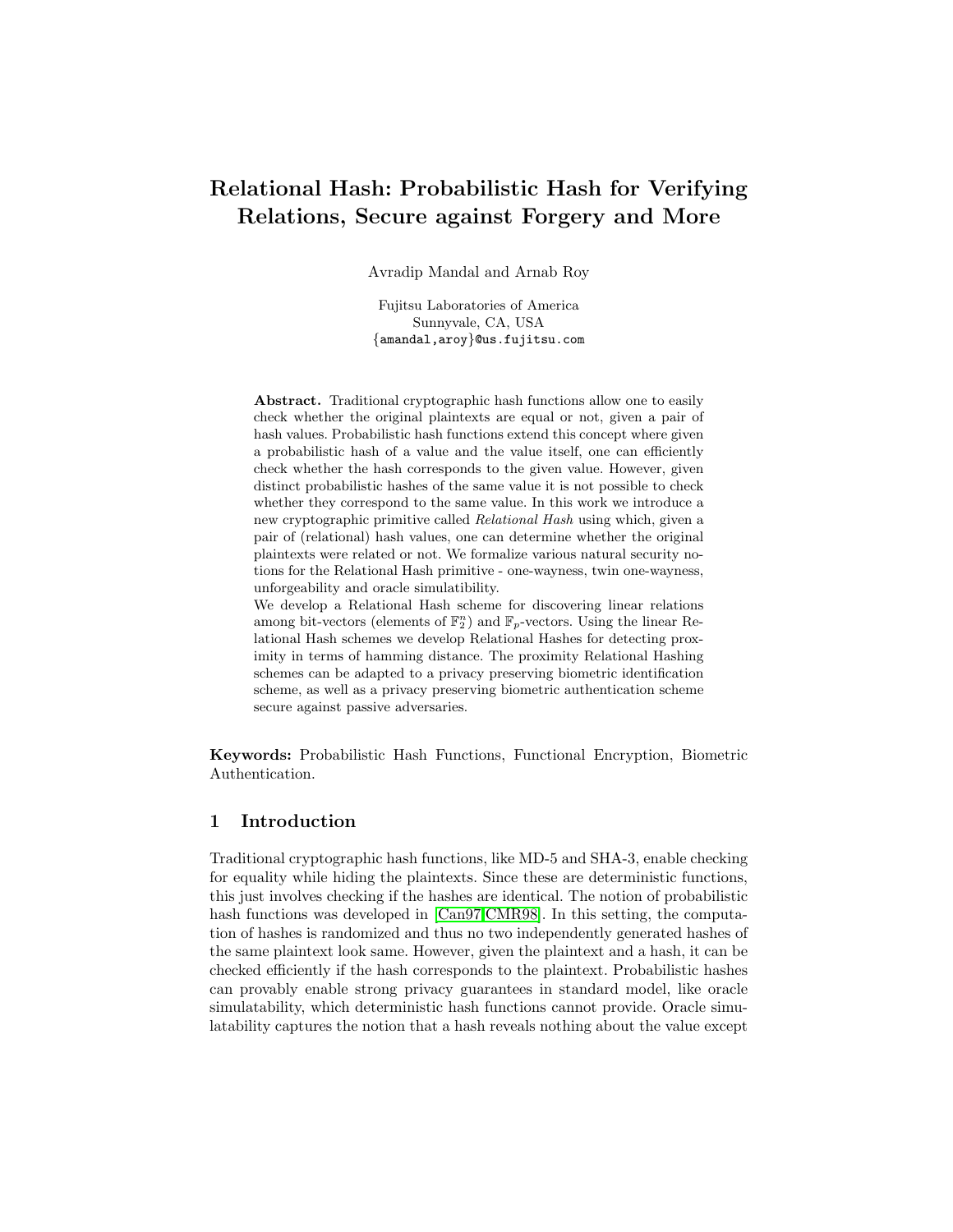enabling equality checking. This typically has come at the price of efficiency. In addition, the property of compression, which is desirable for deterministic hash functions, is no longer at the forefront.

However, probabilistic hashes suffer from the drawback that for verification of equality the plaintext has to be provided in the clear, which deterministic hashes do not require. Probabilistic hashes do not allow checking whether the plaintexts are equal, given two distinct hash values. This drawback can preclude use of probabilistic hashes in certain scenarios where it is desirable to hide the plaintext from the verifier as well. For example, consider a scenario where password equality is to be checked by a server. If the server uses deterministic hashes, then only the hash of the password could be transmitted to the server. However, with probabilistic hashes, the actual password has to be sent to the server for verification<sup>[1](#page-1-0)</sup>. Therefore question arises whether we can build probabilistic hashes which allow verification given two distinct hashes of the plaintexts.

So suppose we had a probabilistic hash function  $ph$  which allows efficient checking of equality of plaintexts  $x_1$  and  $x_2$ , given  $ph(x_1, r_1)$  and  $ph(x_2, r_2)$ , where the  $r_i$ 's are randomnesses used for hashing. Now we run into a different problem. The existence of such a functionality implies that a secrecy property called 2-value perfect one-wayness (2-POW) [\[CMR98\]](#page-18-1) would no longer hold. This property states that the distribution of two probabilistic hashes of the same value is computationally indistinguishable from the distribution of probabilistic hashes of two independent values. The property trivially breaks down if we have an efficient mechanism for checking if two hashes correspond to the same plaintext. In addition to being a strong security notion, this property also implies oracle simulatability [\[CMR98\]](#page-18-1). So now the question is:

How do we develop probabilistic hashes which enable equality checking just given hashes but at the same time preserve 2-value perfect onewayness?

Our Contributions. We propose a cryptographic primitive called Relational Hash which attempts to model the question above. One of the key ideas is to have distinct, but related, hashing systems for the individual co-ordinates, i.e., have two probabilistic hash functions  $ph_1$  and  $ph_2$  and enable checking of  $x_1 \stackrel{?}{=} x_2$ , given  $ph_1(x_1, r_1)$  and  $ph_2(x_2, r_2)$ . Having two hashing systems leaves open the possibility that they can individually be 2-POW. Extending equality, we define Relational Hash with respect to a relation R, such that given two hashes  $ph_1(x_1, r_1)$ and  $ph_2(x_2, r_2)$ , we can efficiently determine whether  $R(x_1, x_2)$  holds. It may also be desirable to compute ternary relations  $R'$  on  $x_1, x_2$  and a third plaintext parameter z, so that given  $ph_1(x_1, r_1)$ ,  $ph_2(x_2, r_2)$  and z, we can efficiently determine whether  $R'(x_1, x_2, z)$  holds. For any Relational Hash primitive, we formalize a few natural and desirable security properties, namely one-wayness, unforgeability, twin one-wayness and oracle simulatability. The notion of oracle

<span id="page-1-0"></span><sup>1</sup> We need additional protocol steps to ensure security against replay attacks and so on. However, for now, we focus on the core property of the hashes themselves.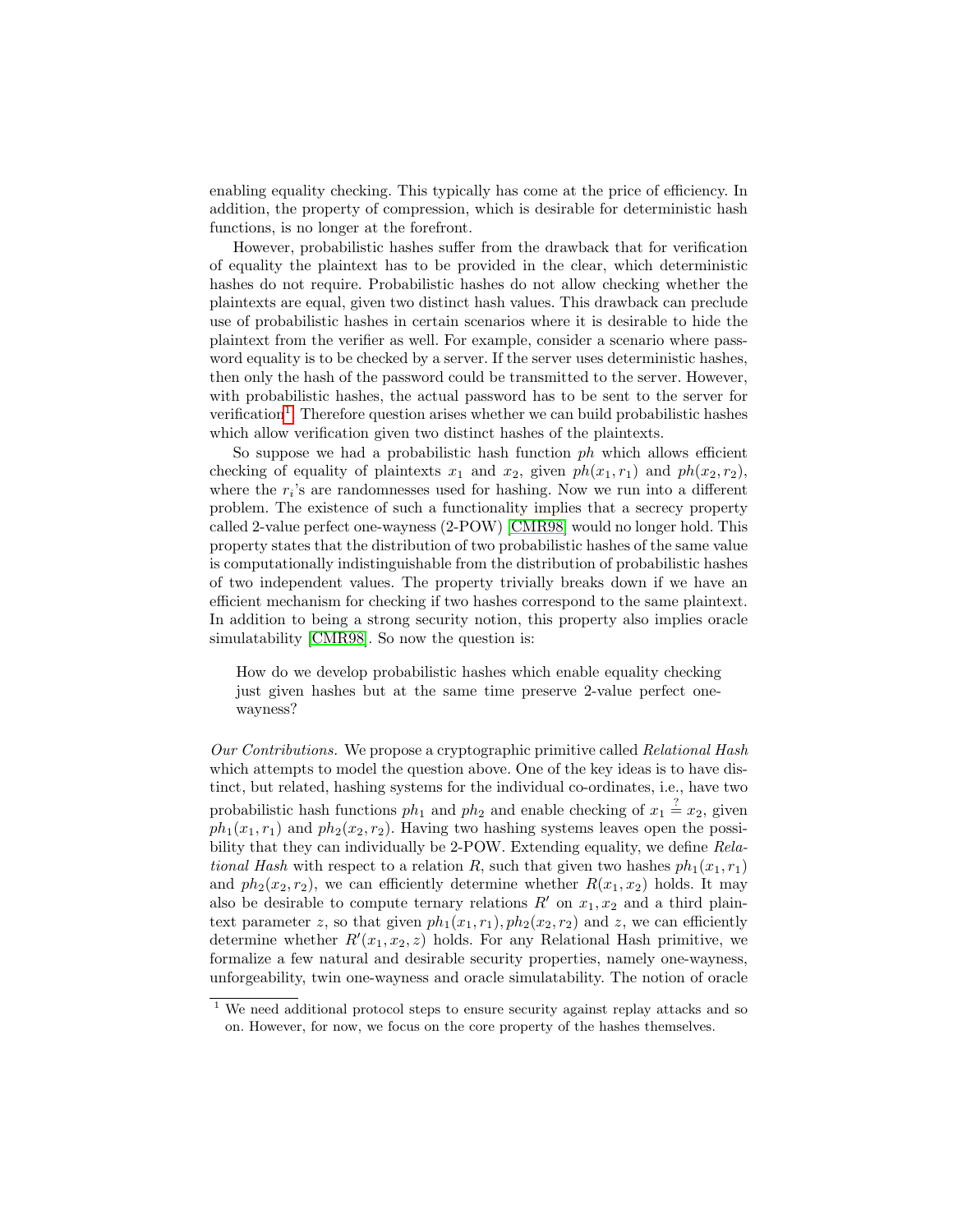simulatability was introduced in [\[Can97](#page-18-0)[,CMR98\]](#page-18-1) for the equality relation. Here we extend this concept for arbitrary relations.

For the equality relation, there is a simple construction which extends Canetti's scheme in [\[Can97\]](#page-18-0). While the [\[Can97\]](#page-18-0) probabilistic hash on a plaintext m and randomness r is  $(g^r, g^{rm})$ , one can consider bilinear groups  $\mathbb{G}_1$  and  $\mathbb{G}_2$ with a pairing  $e : \mathbb{G}_1 \times \mathbb{G}_2 \to \mathbb{G}_T$  and define  $ph_1(x_1, r_1) := (\mathbf{g}^{r_1}, \mathbf{g}^{r_1 x_1})$  and  $ph_2(x_2, r_2) := (\mathbf{h}^{r_2}, \mathbf{h}^{r_2 x_2})$  with  $\mathbf{g} \in \mathbb{G}_1$  and  $\mathbf{h} \in \mathbb{G}_2$ . Plaintext equality of two hashes  $(c_1, c_2)$  and  $(d_1, d_2)$  of different types can be done as:  $e(c_1, d_2) \stackrel{?}{=} e(c_2, d_1)$ . We do not develop this construction formally in the body of the paper, addi-tionally relegating some proof sketches to the full version [\[MR14\]](#page-19-0)<sup>[2](#page-2-0)</sup>.

For hamming proximity relations among vectors, especially low characteristic ones, the constructions turn out to be far more sophisticated and form the main thrust of our paper. Towards that end, we first develop a construction for a linear Relational Hash scheme. In our scheme, for any  $x, y, z \in \mathbb{F}_2^n$ , given just the hashes of x and y and the plaintext z, it is possible to verify whether  $x + y = z$ . A linear Relational Hash scheme is also trivially an equality Relational Hash scheme, by taking  $z$  to be all 0's. We also extend our construction to verify linear relations over  $\mathbb{F}_p^n$ . We show that our linear Relational Hash constructions satisfy all four security notions: one-wayness, unforgeability, twin one-wayness and oracle simulatability. Next we show that using a linear Relational Hash and error correcting codes it is possible to build Relational Hashing schemes which can verify proximity relations and enjoy one-wayness, unforgeability and a stronger version of twin one-wayness. It remains open to build a proximity Relational Hash scheme which is oracle simulation secure.

Application. A motivating application of the proximity relation hash primitive is a privacy preserving biometric identification scheme. Consider a scenario where there is a database of fingerprints of known criminals. The database should not reveal the actual fingerprints, even internally. An investigative officer might want to check, whether a candidate fingerprint digest matches with the database. Using a Relational Hash scheme for proximity relation, one can build a biometric identification scheme which guarantees complete template privacy (to the server, as well as to the investigating officer). While storing the fingerprints in the database, hashes of type 1 are used. On the other hand, the officer gets access to type 2 hash of the fingerprint template. The Relational Hash scheme will guarantee that, with access to a relational secret key the server can only verify whether the original templates are close to each other or not. To construct authentication schemes, rather than identification schemes, additional protocol layers are needed to address replay attacks and so on. Merely providing a type 2 hash of the challenge biometric template does not suffice as that can easily be replayed. We leave open the construction of such protocols building on the Relational Hash primitive. However, we show that for the case of a passive adversary attempting to recover the biometric template, a Relational Hash can be seen as a biometric authentication mechanism (Section [4\)](#page-12-0).

<span id="page-2-0"></span><sup>2</sup> We thank Mehdi Tibouchi for observing this example.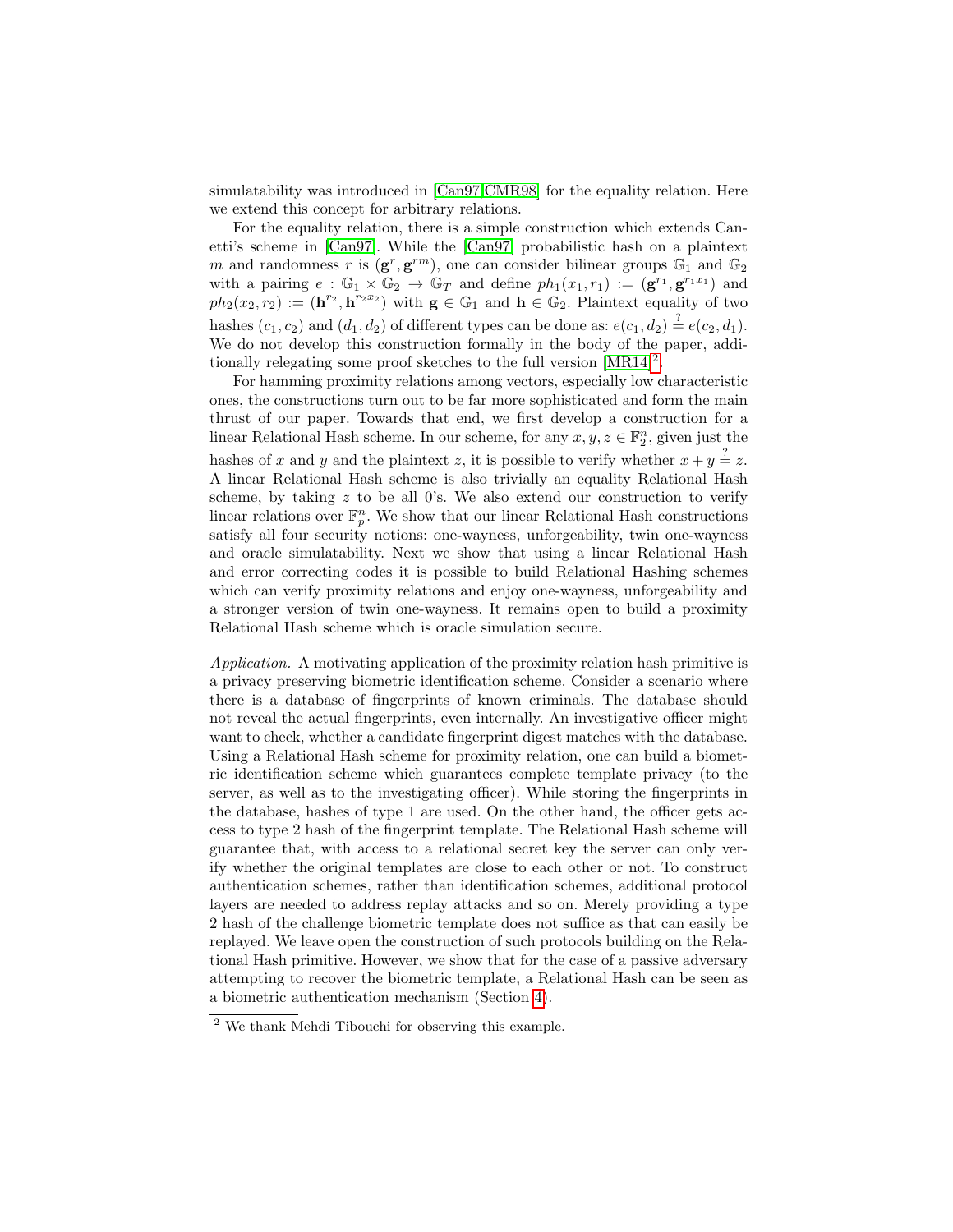Relation to Fuzzy Extractor/ Secure Sketch based schemes. Existing biometric authentication schemes, e.g. fuzzy vault [\[JS02\]](#page-18-2), fuzzy commitment [\[JW99\]](#page-18-3) and secure sketch [\[DRS04](#page-18-4)[,DS05\]](#page-18-5) based schemes guarantee template privacy only during the registration phase. Boyen solved this issue in [\[Boy04\]](#page-18-6), by constructing a "Zero Storage remote biometric authentication scheme", which provides complete template privacy. Boyen's construction only assumes that the biometric template comes from a high entropy distribution. Compared to that, we only achieve a passive adversary secure biometric authentication scheme assuming uniform distribution of biometric templates. On the positive side, our biometric authentication scheme is much simpler, in particular during authentication the client generates the authentication token on its own, without requiring any intervention from the server. Moreover, for our primary application - the noninteractive biometric identification mechanism, the advantage becomes more apparent. It is not readily clear whether one can build such identification mechanism based on fuzzy extractors/ secure sketches.

Relation to Multi-Input Functional Encryption (MIFE). Goldwasser et al proposed the concept of MIFE in  $[GGG<sup>+</sup>14]$  $[GGG<sup>+</sup>14]$ , which is a functional encryption which enables the computation of  $f(x_1, x_2, \dots, x_n)$  given the encryptions of  $x_1, x_2, \dots, x_n$ . The paper [\[GGG](#page-18-7)<sup>+</sup>14] is a merge of two independent and concur-rent works [\[GGJS13,](#page-18-8) [GKL](#page-18-9)<sup>+</sup>13]. While a Relational Hash scheme for a relation R can be considered an MIFE for evaluating the relation  $R$ , there are several important differences between the MIFE work of  $[GGG<sup>+</sup>14]$  $[GGG<sup>+</sup>14]$  and Relational Hash. We only consider the fully public key model where encryption keys for all the co-ordinates are given to the adversary.

We first remark that an indistinguishability based functional encryption security definition (FE-IND) for the equality relation is a rather trivial notion. The FE-IND notion asks the adversary to query two sets of  $n$ -tuples, and the challenger randomly selects which set to encrypt. We observe that even a standard CPA secure public-key encryption scheme satisfies this notion, where the functional key is simply the secret key for decryption. The FE-IND security notion is satisfied for equality because the restriction on the adversary's queries forces it to choose equal sets of messages to the challenger. So in the end the adversary has information theoretically no clue about which of the messages was chosen for encryption by the challenger. In a Relational Hash scheme, even when given the relational key, the encryption of the plaintexts is required to be at least one-way secure. No such guarantee is provided by the standard CPA scheme, since giving the full decryption key fully exposes the plaintext to the functional key recipient.

Thus we have to resort to the simulation based security notion (FE-SIM) for any meaningful assurance of security. The only possibility result in the fully public key setting is given by  $[GKL+13]$  $[GKL+13]$ , who give a construction of FE-SIM secure encryption scheme for a class of functionalities they call "learnable" functions. They also prove that if an FE-SIM secure scheme exists for a class of functionalities, then this class must be learnable. Briefly, a 2-ary function  $f(.,.)$ is learnable if, given a description of f and oracle access to  $f(x, \cdot)$ , one can output the description of a function that is indistinguishable from  $f_x(.)$ , which is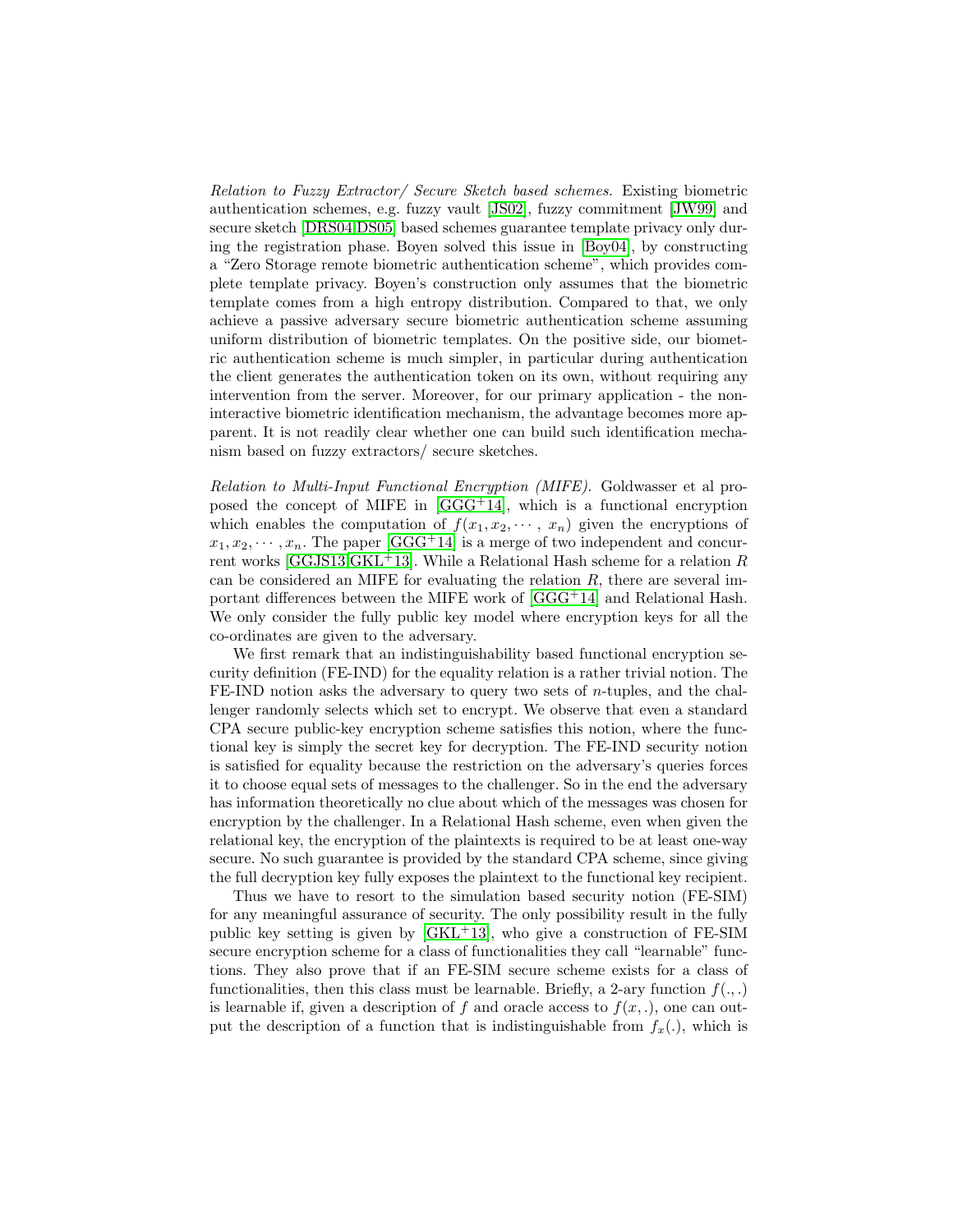the restriction of f on fixing the first input to x. This has to hold true with high probability even if the distinguisher is given  $x$ . One can immediately see that equality is not a learnable function. When  $x$  comes from high min-entropy distribution, it is not possible to learn the value of x efficiently by querying  $f(x,.)$  on various inputs. A distinguisher can immediately thwart any such 'learnt' function by simply testing it on  $x$ .

Thus these work(s) effectively show that there is no FE-SIM secure functional encryption scheme for the function testing equality. How does our construction get around this impossibility? The reason is that the security properties that we consider: one-wayness and unforgeability do not imply FE-SIM. The property closest to FE-SIM is oracle simulatability, but it differs from FE-SIM in that the adversary does not choose the messages to be encrypted, rather they are sampled from a distribution and only their encryption is given to the adversary.

Relation to Property Preserving (Tagged) Encryption (PPE). PPE [\[PR12\]](#page-19-1) is a special case of MIFE in the symmetric key setting. PPE offers IND based security guarantees, where attacker queries are constrained such that the preserved property values cannot be trivially used for distinguishing purposes. Moreover, PPE involves a secret key, whereas for Relational Hashes all the keys are public. For our public key case, the trivial construction which makes the functional key the same as the decryption key, is IND secure and does not provide any meaningful security guarantee. On the other hand, for the symmetric key PPE schemes, chosen message security is non-trivial.

Relation to Perceptual Image Hashing (PIH). PIH [\[KVM04\]](#page-18-10) is a related technique which aims to construct hash of images invariant under geometric transformations which preserve perceptual similarity. There are several differences, most importantly: (1) the primary objective of PIH is the detection of similar inputs, however privacy of the inputs may not be preserved, (2) generating hashes requires a secret key, and (3) while for PIH the hashes are required to be equal for similar images, we require that the hashes are randomized and a verification algorithm is given which uses a key to perform the relation check.

Organization of the paper. In Section [2,](#page-5-0) we formally define the notion of Relational Hash and its desired security properties. In Section [3,](#page-8-0) we construct a Relational Hash for linearity over  $\mathbb{F}_2^n$ , with extension to  $\mathbb{F}_p^n$ . In Section [4,](#page-10-0) we show how to construct a proximity (in terms of hamming distance) Relational Hash using a linear Relational Hash and a linear error correcting code. In Section [5,](#page-13-0) we describe relations among notions of security for constructing Relational Hashes for various relations. Standard hardness assumptions are summarized in Appendix [A.](#page-19-2) We defer the proof of unproven theorems in this paper to the full version [\[MR14\]](#page-19-0).

*Notations.* We denote a sequence  $x_j, \dots, x_k$  as  $\langle x_i \rangle_{i=j}^k$ . We treat  $\mathbb{F}_p^n$  as an  $\mathbb{F}_p$ vector space and write  $x \in \mathbb{F}_p^n$  also as  $\langle x_i \rangle_{i=1}^n$ . Group elements are written in bold font:  $\mathbf{g}$ ,  $\mathbf{f}$ . The security parameter is denoted as  $\lambda$ .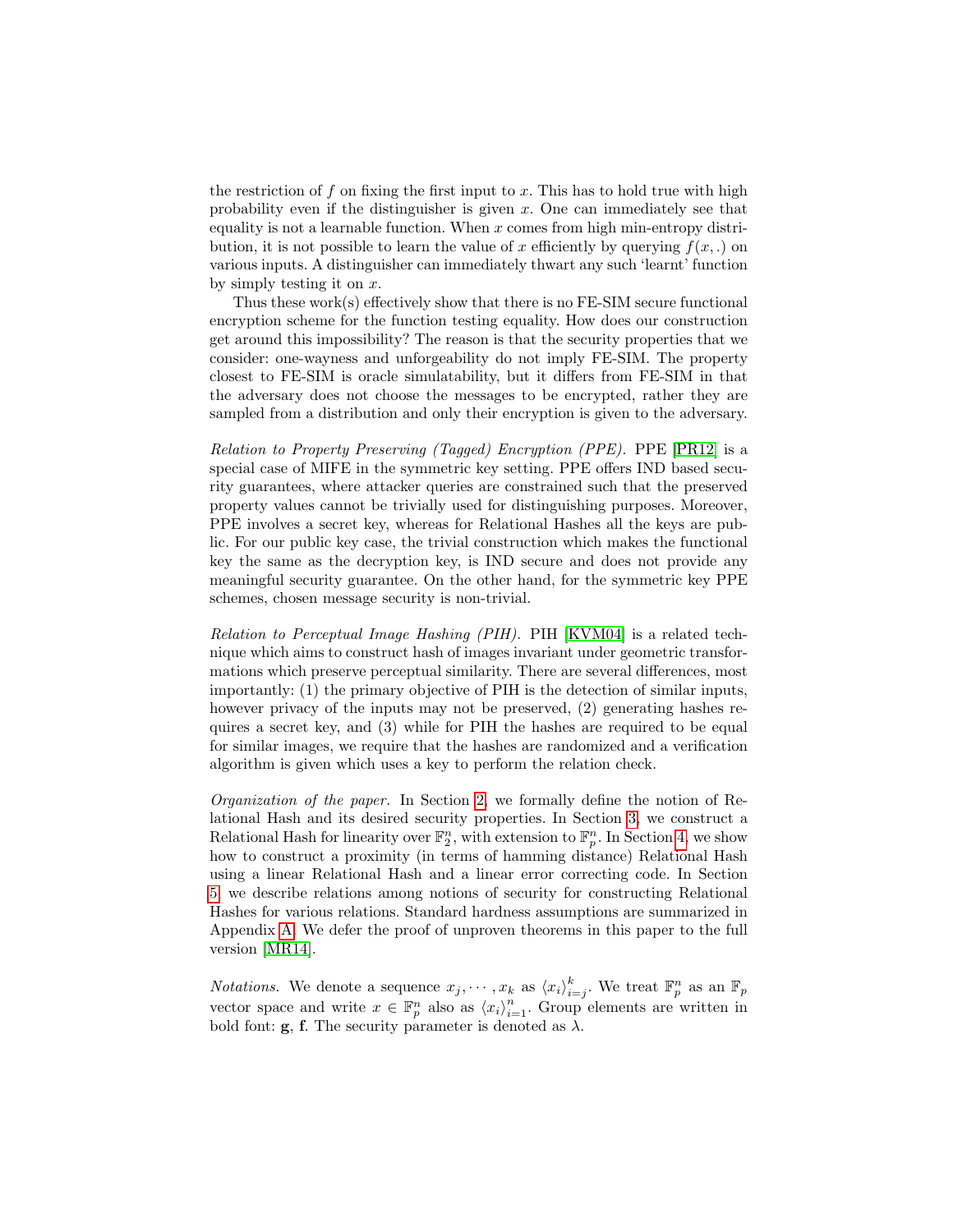# <span id="page-5-0"></span>2 Relational Hash

The concept of Relational Hash is an extension of regular probabilistic hash functions. In this work, we only consider 3-tuple relations. Suppose  $R \subseteq X$  $Y \times Z$  be a 3-tuple relation, that we are interested in. We abuse the notation a bit, and often use the equivalent functional notation  $R: X \times Y \times Z \rightarrow \{0, 1\}.$ The Relational Hash for the relation  $R$ , will specify two hash algorithms  $HASH_1$ and HASH<sub>2</sub> which will output the hash values  $HASH_1(x)$  and  $HASH_2(y)$  for any  $x \in X$  and  $y \in Y$ . Any Relational Hash must also specify a verification algorithm VERIFY, which will take  $HASH_1(x)$ ,  $HASH_2(y)$  and any  $z \in Z$  as input and output  $R(x, y, z)$ . Formally, we define the notion of Relational Hash as follows.

**Definition 1 (Relational Hash).** Let  $\{R_{\lambda}\}_{\lambda \in \mathbb{N}}$  be a relation ensemble defined over set ensembles  $\{X_{\lambda}\}_{\lambda \in \mathbb{N}}$ ,  $\{Y_{\lambda}\}_{\lambda \in \mathbb{N}}$  and  $\{Z_{\lambda}\}_{\lambda \in \mathbb{N}}$  such that  $R_{\lambda} \subseteq X_{\lambda} \times Y_{\lambda} \times Z_{\lambda}$ . A Relational Hash for  $\{R_{\lambda}\}_{\lambda\in\mathbb{N}}$  consists of four efficient algorithms:

- $-$  A randomized key generation algorithm: KEYGEN(1<sup> $\lambda$ </sup>) outputs key pk from key space  $K_{\lambda}$ .
- The hash algorithm of first type (possibly randomized):  $HASH_1 : K_\lambda \times X_\lambda \rightarrow$ RANGEX<sub> $\lambda$ </sub>, here RANGEX<sub> $\lambda$ </sub> denotes the range of HASH<sub>1</sub> for security param- $\epsilon$ ter  $\lambda$ .
- The hash algorithm of second type (possibly randomized): HASH<sub>2</sub> :  $K_{\lambda} \times$  $Y_{\lambda} \rightarrow$  RANGEY<sub> $\lambda$ </sub>, here RANGEY<sub> $\lambda$ </sub> denotes the range of HASH<sub>2</sub> for security parameter  $\lambda$ .
- The deterministic verification algorithm:
	- VERIFY :  $K_{\lambda} \times \text{Range} X_{\lambda} \times \text{Range} Y_{\lambda} \times Z_{\lambda} \rightarrow \{0,1\}.$

Treating the third parameter  $z$  differently from the first two might strike as odd. Our reason behind the choice of this asymmetric definition is to convey the intention that we are not trying to hide  $z$  and that the verifier or attacker can choose the value of z to test relations.

In the rest of the paper we will drop the subscript  $\lambda$  for simplicity and it will be implicitly assumed in the algorithm descriptions. Often, we will also denote the 1 output of VERIFY as ACCEPT, and the 0 output as REJECT. The definition of Relational Hashing consists of two requirements: Correctness and Security (or Secrecy).

Correctness: Informally speaking, the correctness condition is, if an honest party evaluates  $VERIFY(HASH_1(pk, x), HASH_2(pk, y), z)$  for some key pk which is the output of KEYGEN and any  $(x, y, z) \in X \times Y \times Z$ , the output can differ from  $R(x, y, z)$  only with negligible probability (the probability is calculated over the internal randomness of  $KEYGEN$ ,  $HASH_1$  and  $HASH_2$ ). Formally,

Definition 2 (Relational Hash - Correctness). A Relational Hash scheme (KEYGEN, HASH<sub>1</sub>, HASH<sub>2</sub>, VERIFY) for a relation  $R \subseteq X \times Y \times Z$  satisfies correctness if the following holds for all  $(x, y, z) \subseteq X \times Y \times Z$ :

<span id="page-5-1"></span>
$$
\Pr\begin{bmatrix} pk \leftarrow \text{KEYGEN}(1^{\lambda}) \\ hx \leftarrow \text{HASH}_1(pk, x) : & \text{VERIFY}(pk, hx, hy, z) \equiv R(x, y, z) \\ hy \leftarrow \text{HASH}_2(pk, y) \end{bmatrix} \approx 1
$$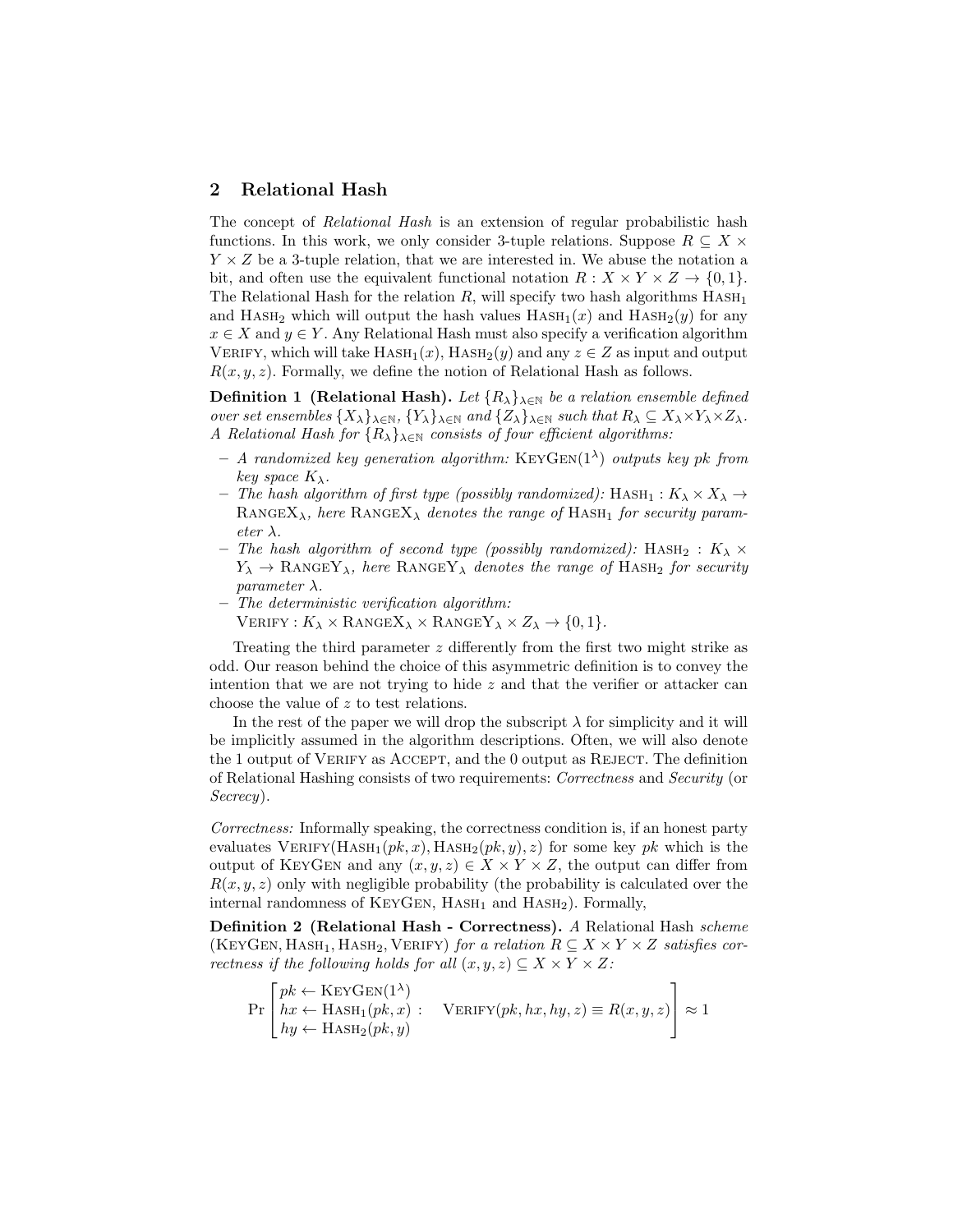Security: The notion of security for a Relational Hash will depend on the context where the Relational Hash is going to be used and also on the a priori information available to the adversary. Recall that for a regular hash function one of the weakest form of security is one-wayness. We will consider Probabilistic Polynomial Time (PPT) adversaries for our security definitions.

Definition 3 (Security of Relational Hash - One-way). Let  $X$  and  $Y$  be (independent) probability distributions over  $X$  and  $Y$ . We define a Relational Hash scheme  $(KEYGEN, HASH<sub>1</sub>, HASH<sub>2</sub>, VERIFY)$  to be one-way secure for the probability distributions  $X$  and  $Y$ , if the following hold:

- $pk \leftarrow \text{KFYGEN}(1^{\lambda}), x \leftarrow \mathcal{X}, y \leftarrow \mathcal{Y}, hx \leftarrow \text{HASH}_1(pk, x), hy \leftarrow \text{HASH}_2(pk, y)$ – For any PPT adversary  $A_1$ , there exists a negligible function  $\texttt{negl}()$ , such that  $Pr[A_1(pk, hx) = x] < neg1(\lambda)$ .
- For any PPT adversary  $A_2$ , there exists a negligible function negl(), such that  $Pr[A_2(pk, hy) = y] < neg1(\lambda)$ .

Here the probabilities are calculated over the internal randomness of KeyGen,  $HASH_1$  and  $HASH_2$ , internal randomness of the adversarial algorithms  $A_1$  and  $A_2$  as well as the probability distributions X and Y.

The above definition captures the security notion in case the adversary has access to either type 1 or type 2 hash values. We observe that if the distributions  $\mathcal X$  and  $\mathcal Y$  remain independent, Relational Hash still remains one-way secure, even if the adversary has access to both type of hash values. However for correlated  $x$ and y, sampled from a joint probability distribution  $\Psi$  over  $X \times Y$ , the previous security notion does not provide sufficient security guarantee when the attacker has access to both types of hash values. For these kind of distributions we define a stronger security notion called twin one-wayness as follows.

<span id="page-6-0"></span>Definition 4 (Security of Relational Hash - Twin One-way). Let  $\Psi$  be a probability distribution over  $X \times Y$ . We define a Relational Hash scheme  $(KEYGEN, HASH<sub>1</sub>, HASH<sub>2</sub>, VERIFY)$  to be twin one-way secure for the probability distribution  $\Psi$ , if the following hold:

- $pk \leftarrow \text{KeyGen}(1^{\lambda}), (x, y) \leftarrow \Psi, hx \leftarrow \text{HASH}_1(pk, x), hy \leftarrow \text{HASH}_2(pk, y)$
- For any PPT adversary  $A_1$ , there exists a negligible function negl(), such that  $Pr[A_1(pk, hx, hy) = x] < neg1(\lambda)$ .
- For any PPT adversary  $A_2$ , there exists a negligible function negl(), such that  $Pr[A_2(pk, hx, hy) = y] < negl(\lambda)$ .

Here the probabilities are calculated over the internal randomness of KeyGen,  $HASH_1$  and  $HASH_2$ , internal randomness of the adversarial algorithms  $A_1$  and  $A_2$  as well as the probability distribution  $\Psi$ .

Note that the twin one-wayness property is actually a stronger version of correlated input security due to Rosen and Segev [\[RS09\]](#page-19-3). We require each coordinate to be one-way, whereas correlated input security requires the input involving all coordinates should be one-way.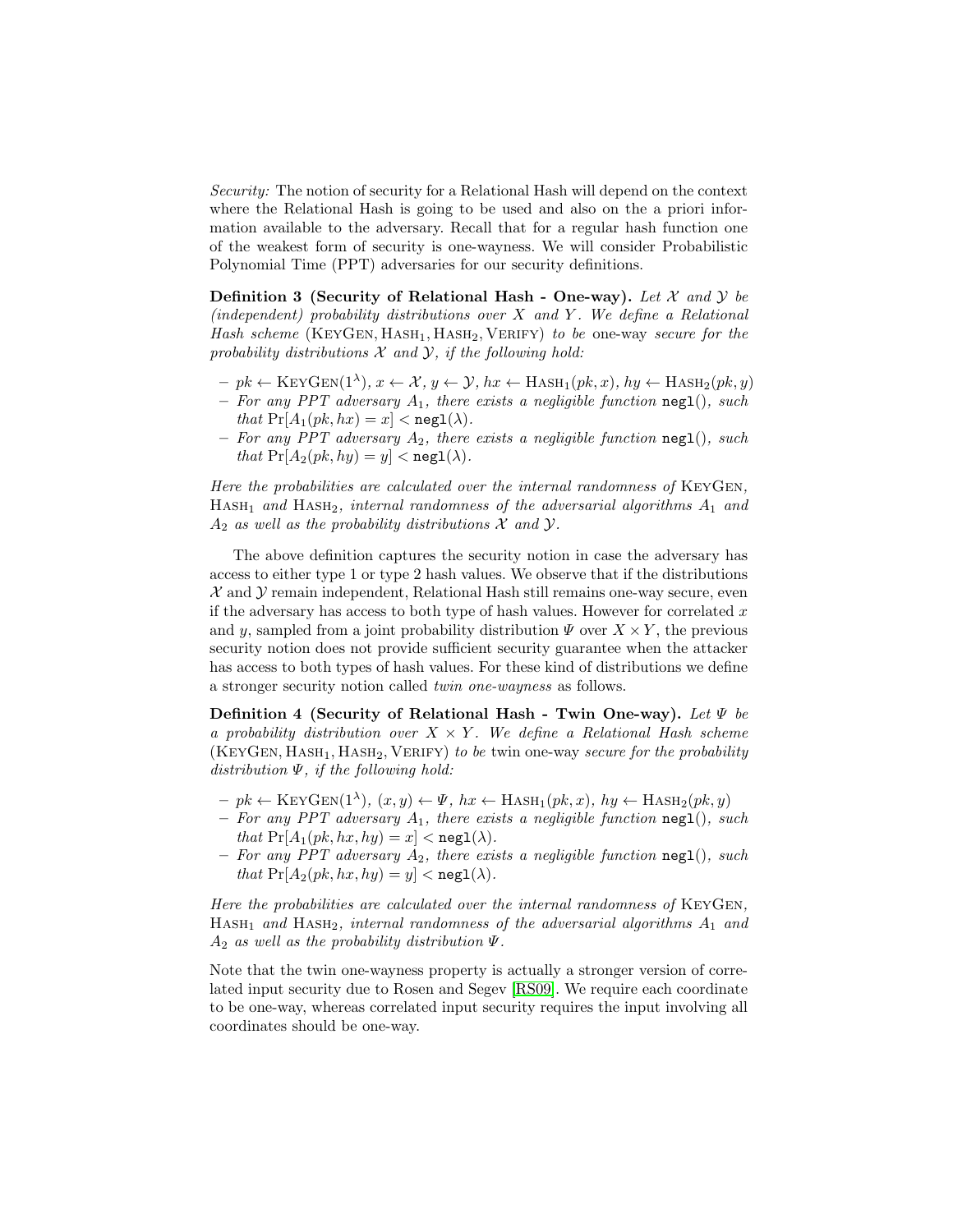Remark 1. For our application scenarios: biometric identification and authentication, the twin one-wayness property plays a key role. Intuitively, this guarantees that even if the server has access to both type of hashes coming from biometric templates (possibly generated at different times) of the same person, the template still remains one-way to the server<sup>[3](#page-7-0)</sup>.

In this work, we are mostly interested in sparse relations (Definition [7\)](#page-13-1). Informally speaking, for a sparse relation  $R \subseteq X \times Y \times Z$  and unknown x it is hard to output y and z such that  $(x, y, z) \in R$ . A Relational Hash scheme is called unforgeable if given  $hx = HASH_1(pk, x)$  and pk it is hard to output  $hy, z$ , such that VERIFY $(pk, hx, hy, z)$  outputs 1. Formally,

Definition 5 (Security of Relational Hash - Unforgeable). Let  $\mathcal X$  and  $Y$  be (independent) probability distributions over  $X$  and  $Y$ . A Relational Hash  $scheme$  (KEYGEN,  $HASH<sub>1</sub>$ ,  $HASH<sub>2</sub>$ , VERIFY) is unforgeable for the probability distributions  $X$  and  $Y$ , if the following holds:

- $pk \leftarrow \text{KeyGen}(1^{\lambda}), x \leftarrow \mathcal{X}, y \leftarrow \mathcal{Y}, hx \leftarrow \text{HASH}_1(pk, x), hy \leftarrow \text{HASH}_2(pk, y)$
- For any PPT adversary  $A_1$ , there exists a negligible function negl(), such  $that: \Pr[(hy', z) \leftarrow A_1(pk, hx) \land \text{VERIFY}(pk, hx, hy', z) = 1] < \texttt{negl}(\lambda)$
- For any PPT adversary  $A_2$ , there exists a negligible function negl(), such  $that: \Pr[(hx', z) \leftarrow A_2(pk, hy) \land \text{VERIFY}(pk, hx', hy, z) = 1] < \texttt{negl}(\lambda)$

For Relational Hash functions, the strongest form of security notion is based on oracle simulations. The concept of oracle simulation was introduced in [\[Can97\]](#page-18-0). However, over there the author was interested in regular probabilistic hash functions. In case of Relational Hash functions, we want to say that: having  $hx =$ HASH<sub>1</sub> $(pk, x)$  gives no information on x, besides the ability to evaluate the value of  $R(x, y, z)$  for any y, z chosen from their respective domains. Similarly,  $hy = HASH_1(pk, y)$  should not provide any extra information other than the ability to evaluate the value of  $R(x, y, z)$  for any  $x \in X$  and  $z \in Z$ . Also, having access to both hx and hy, one should be able to only evaluate  $R(x, y, z)$  for any  $z \in Z$ .

For any relation  $R \subseteq X \times Y \times Z$  and  $x \in X$ ,  $y \in Y$ , let  $R_x(\cdot, \cdot) : Y \times Z \to Y$  $\{0,1\}, R_y(\cdot, \cdot): X \times Z \to \{0,1\}$  and  $R_{x,y}(\cdot): Z \to \{0,1\}$  be the oracles defined as follows:

- For any  $y' \in Y, z' \in Z, R_x(y', z') = 1$  if and only if  $(x, y', z') \in R$ .
- − For any  $x' \in X$ ,  $z' \in Z$ ,  $R_y(x', z') = 1$  if and only if  $(x', y, z') \in R$ .
- For any  $z' \in Z$ ,  $R_{x,y}(z') = 1$  if and only if  $(x, y, z') \in R$ .

We note that giving oracle access to  $R_{x,y}$  on top of  $R_x$  and  $R_y$  is not superfluous as both  $x$  and  $y$  are generated and kept unknown from the adversary.

<span id="page-7-0"></span><sup>3</sup> Strictly speaking, we need a stronger a security criterion, i.e. not only the server should be able to recover exact x or y, it should not be able to recover any nearby  $x'$ from x or y. Theorem [4](#page-12-1) in Section [4,](#page-10-0) in fact guarantees this stronger security notion.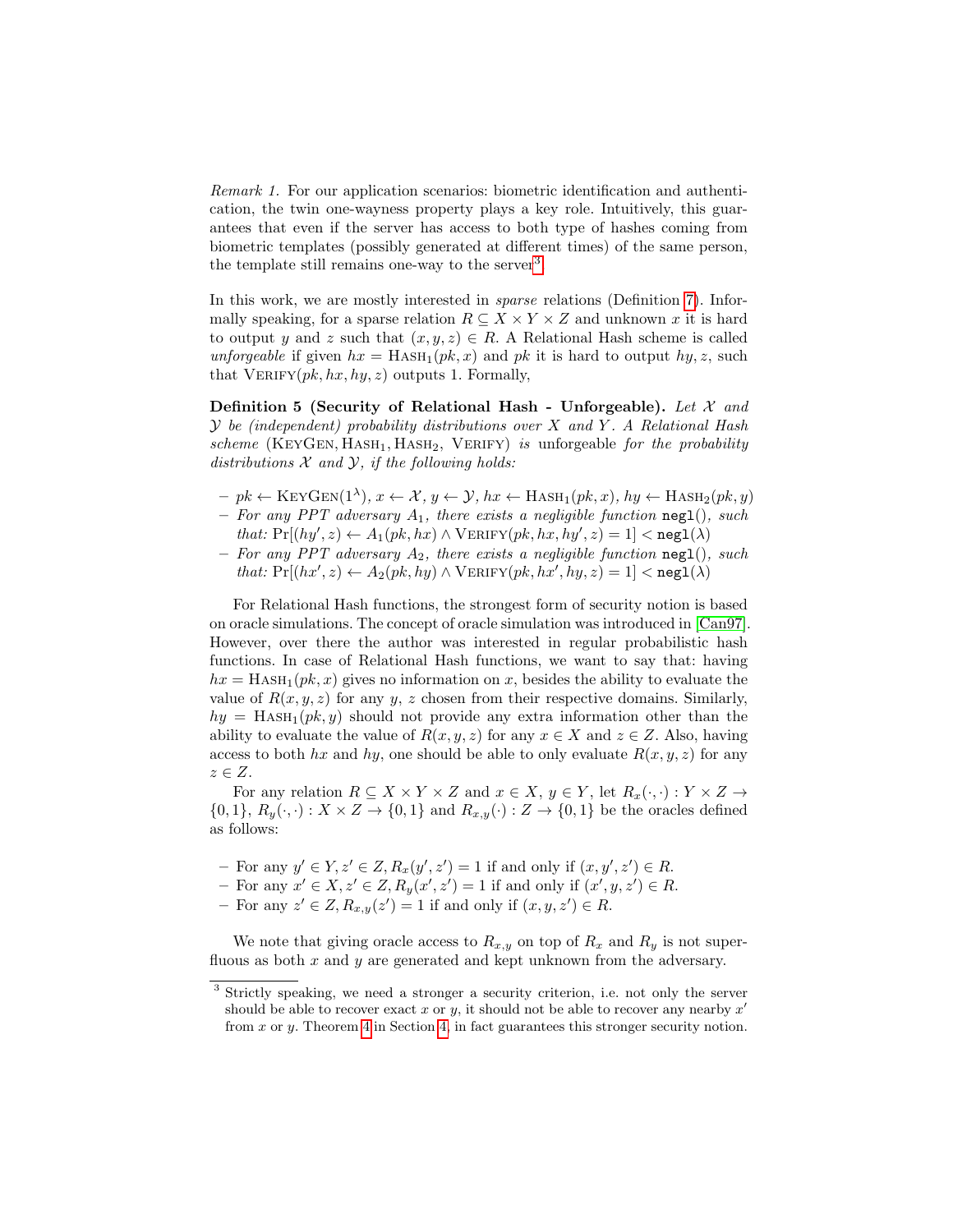Definition 6 (Security of Relational Hash - Oracle Simulation). Let  $\Psi$ be a probability distribution over  $X \times Y$ . A Relational Hash scheme (KEYGEN,  $HASH<sub>1</sub>, HASH<sub>2</sub>, VERIFY)$  is said to be oracle simulation secure with respect to the distribution  $\Psi$  if for any PPT adversary C, there exists a PPT simulator S such that for any predicate  $P(\cdot,\cdot,\cdot): K \times X \times Y \to \{0,1\}$  (where K is the range of KeyGen), there exists a negligible function negl(), such that

 $\begin{array}{c} \hline \rule{0pt}{2.5ex} \\ \rule{0pt}{2.5ex} \end{array}$  $Pr[C(pk, \text{HASH}_1(pk, x), \text{HASH}_2(pk, y)) = P(pk, x, y)]$  $-Pr[S^{R_x,R_y,R_x,y}(pk) = P(pk,x,y)]$  $\begin{array}{c} \begin{array}{c} \begin{array}{c} \end{array}\\ \begin{array}{c} \end{array} \end{array} \end{array}$  $<\texttt{negl}(\lambda),$ 

where  $(x, y) \leftarrow \Psi$  and  $pk \leftarrow$  KEYGEN(1<sup> $\lambda$ </sup>).

#### <span id="page-8-0"></span>3 Relational Hash for Linearity in  $\mathbb{F}_2^n$ 2

We now construct a Relational Hash scheme for the domains  $X, Y, Z = \mathbb{F}_2^n$  and the relation  $R = \{(x, y, z) \mid x + y = z \land x, y, z \in \mathbb{F}_2^n\}.$ 

KEYGEN: Given the security parameter, bilinear groups  $\mathbb{G}_1, \mathbb{G}_2, \mathbb{G}_T$  are generated of prime order q, exponential in the security parameter, and with a bilinear pairing operator e. Now we sample generators  $\mathbf{g}_0 \leftarrow \mathbb{G}_1$  and  $\mathbf{h}_0 \leftarrow \mathbb{G}_2$ . Next we sample  $\langle a_i \rangle_{i=1}^{n+1}$  and  $\langle b_i \rangle_{i=1}^{n+1}$ , all randomly from  $\mathbb{Z}_q^*$ . Define  $\mathbf{g}_i = \mathbf{g}_0^{a_i}$  and  $\mathbf{h}_i = \mathbf{h}_0^{b_i}$ . Now we define the output of KEYGEN as  $pk := (pk_1, pk_2, pk_R)$ , defined as follows:

$$
pk_1 := \langle \mathbf{g}_i \rangle_{i=0}^{n+1}, \qquad pk_2 := \langle \mathbf{h}_i \rangle_{i=0}^{n+1}, \qquad pk_R := \sum_{i=1}^{n+1} a_i b_i
$$

HASH<sub>1</sub>: Given plaintext  $x = \langle x_i \rangle_{i=1}^n \in \mathbb{F}_2^n$  and  $pk_1 = \langle g_i \rangle_{i=0}^{n+1}$ , the hash is constructed as follows: Sample a random  $r \in \mathbb{Z}_q^*$  and then compute the following:

$$
hx := \left(\mathbf{g}_0^r, \left\langle \mathbf{g}_i^{(-1)^{x_i}r} \right\rangle_{i=1}^n, \mathbf{g}_{n+1}^r \right)
$$

HASH<sub>2</sub>: Given plaintext  $y = \langle y_i \rangle_{i=1}^n \in \mathbb{F}_2^n$  and  $pk_2 = \langle h_i \rangle_{i=0}^{n+1}$ , the hash is constructed as follows: Sample a random  $s \in \mathbb{Z}_q^*$  and then compute the following:

$$
hy:=\left(\mathbf{h}_0^s,\left\langle\mathbf{h}_i^{(-1)^{y_i}s}\right\rangle_{i=1}^n,\mathbf{h}_{n+1}^s\right)
$$

VERIFY: Given hashes  $hx = \langle hx_i \rangle_{i=0}^{n+1}$  and  $hy = \langle hy_i \rangle_{i=0}^{n+1}$ , the quantity  $z =$  $\langle z_i \rangle_{i=1}^n \in \mathbb{F}_2^n$  and  $pk_R$ , the algorithm VERIFY checks the following equality:

$$
e(hx_0, hy_0)^{pk_R} \stackrel{?}{=} e(hx_{n+1}, hy_{n+1}) \prod_{i=1}^n e(hx_i, hy_i)^{(-1)^{z_i}}
$$

Correctness. Correctness of the scheme follows from standard algebraic manipulation of pairing operations. Details are given in [\[MR14\]](#page-19-0).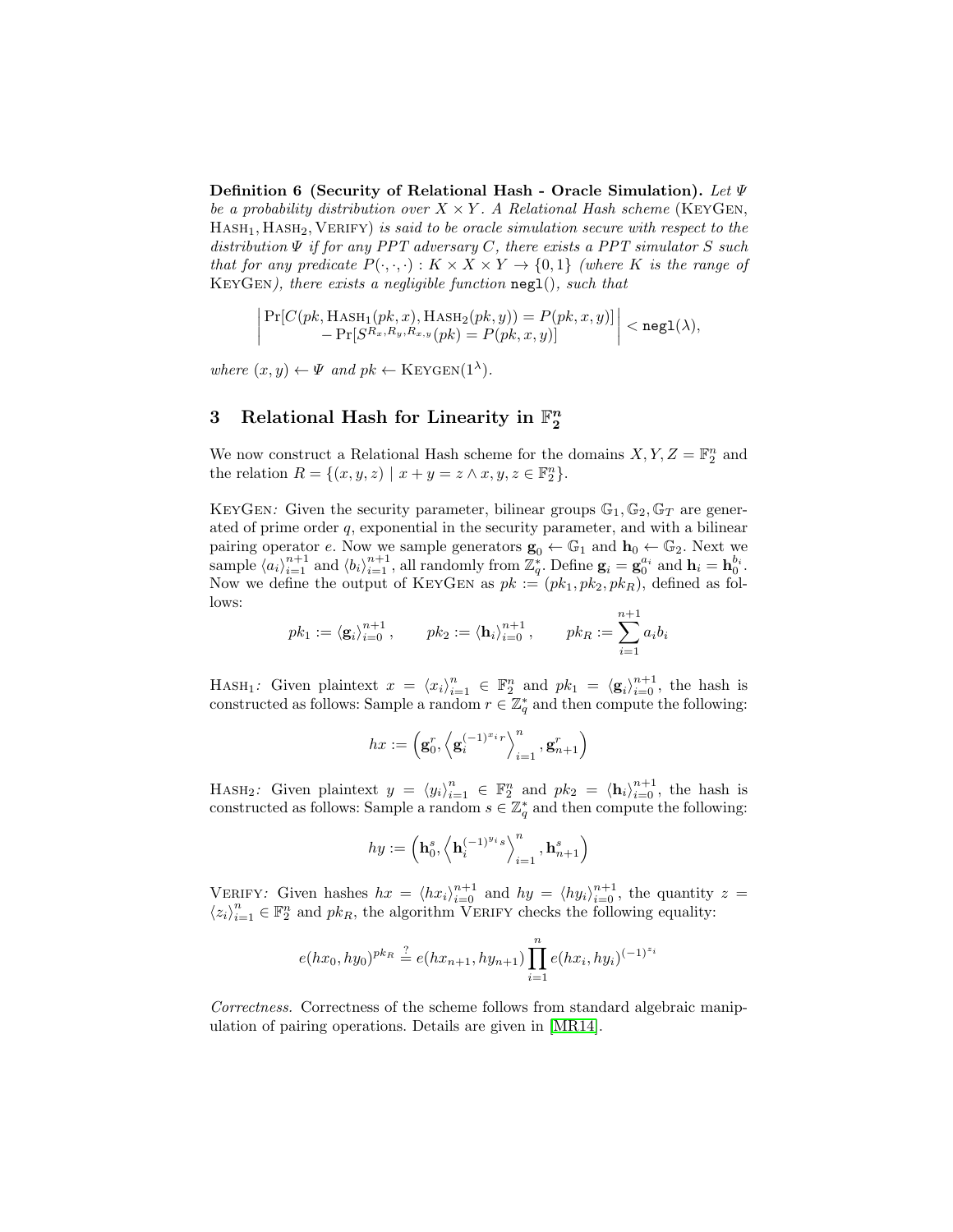One-wayness. This Relational Hash can be shown to be one-way secure based on the SXDH assumption, and a new hardness assumption we call Binary Mix DLP. The assumption says if we choose a random x from  $\mathbb{F}_2^n$  (for sufficiently large n), n random elements  $\mathbf{g}_1, \dots, \mathbf{g}_n$  from group G then given the product  $\prod_{i=1}^n$   $\mathbf{g}_i^{(-1)^{x_i}}$  it is hard to find any candidate x.

Assumption 1. (Binary Mix DLP) : Assuming a generation algorithm  $\mathcal G$  that outputs a tuple  $(n, q, \mathbb{G})$  such that  $\mathbb G$  is a group of prime order q, the Binary Mix DLP assumption asserts that given random elements  $\langle \mathbf{g}_i \rangle_{i=1}^n$  from the group G and  $\prod_{i=1}^n \mathbf{g}_i^{(-1)^{x_i}}$ , for a random  $x \leftarrow \mathbb{F}_2^n$ , it is computationally infeasible to *output*  $y \in \mathbb{F}_2^n$  *such that* 

$$
\prod_{i=1}^n \mathbf{g}_i^{(-1)^{x_i}} = \prod_{i=1}^n \mathbf{g}_i^{(-1)^{y_i}}
$$

.

There is an interesting parallel between the Binary Mix DLP assumption and the Discrete Log hardness assumption which may appeal to the appreciation of its hardness at an intuitive level. The Discrete Log problem asks to find  $w \in \mathbb{Z}_q^*$ the natures at an intuitive level. The Discrete Log problem asks to find  $w \in \mathbb{Z}_q$ <br>given a random element  $g \in \mathbb{G}$  and  $g^w$ . Consider the sequence of elements  $\mathbf{g}_1 = \mathbf{g}, \mathbf{g}_2 = \mathbf{g}^2, \cdots, \mathbf{g}_{\lambda} = \mathbf{g}^{2^{\lambda}}, \text{ where } \lambda = \lg q. \text{ When we think of the binary}$ expansion of  $w = \overline{w_{\lambda} \cdots w_0}$  and interpret the vector  $W = w_{\lambda} \cdots w_0$  in  $\mathbb{F}_2^{\lambda+1}$ , then equivalently we are asking for computing W, given the product  $\prod_{i=0}^{\lambda} \mathbf{g}_{i}^{w_{i}}$ .

In the Binary Mix DLP problem, the difference is that the  $g_i$ 's are independently random and that instead of raising the  $g_i$ 's to the powers 0 or 1, we raise them to the powers  $\pm 1$ . This is, of course, not a formal proof of its hardness. In [\[MR14\]](#page-19-0), we show that the Binary Mix DLP assumption can actually be reduced to the more standard Random Modular Subset Sum assumption [\[Lyu05\]](#page-19-4). As an added assurance, in [\[MR14\]](#page-19-0), we show that the Binary Mix DLP assumption is also secure in the Generic Group Model [\[Sho97\]](#page-19-5).

The Binary Mix DLP assumption is similar to [\[BGG95\]](#page-18-11), where Bellare et al define a hash function to be a subset product of publicly given random group elements based on the bits of the plaintext. In our case, we either use a random group element or its inverse depending on the bit. They achieve reduction from DLP to collision resistance. In contrast, this does not work for one-wayness, as for certain admissible values of  $(q, n)$  our function (as also [\[BGG95\]](#page-18-11)) may turn out to be collision-free.

**Theorem 1.** The above algorithms (KEYGEN,  $HASH_1$ ,  $HASH_2$ ,  $VERIFY)$  constitute a Relational Hash scheme for the relation  $R = \{(x, y, z) | x+y = z \land x, y, z \in$  $\mathbb{F}_2^n$ . The scheme is one-way secure under the SXDH and Binary Mix DLP assumptions, when x and y are sampled uniformly from  $\mathbb{F}_2^n$ .

Twin one-wayness. Until now, we have shown this Relational Hash is one-way when the adversary has access to only one type of hash values. However, an important scenario to consider is the case when adversary has access to both type of hash values for any x uniformly drawn from  $\mathbb{F}_2^n$ . The following theorem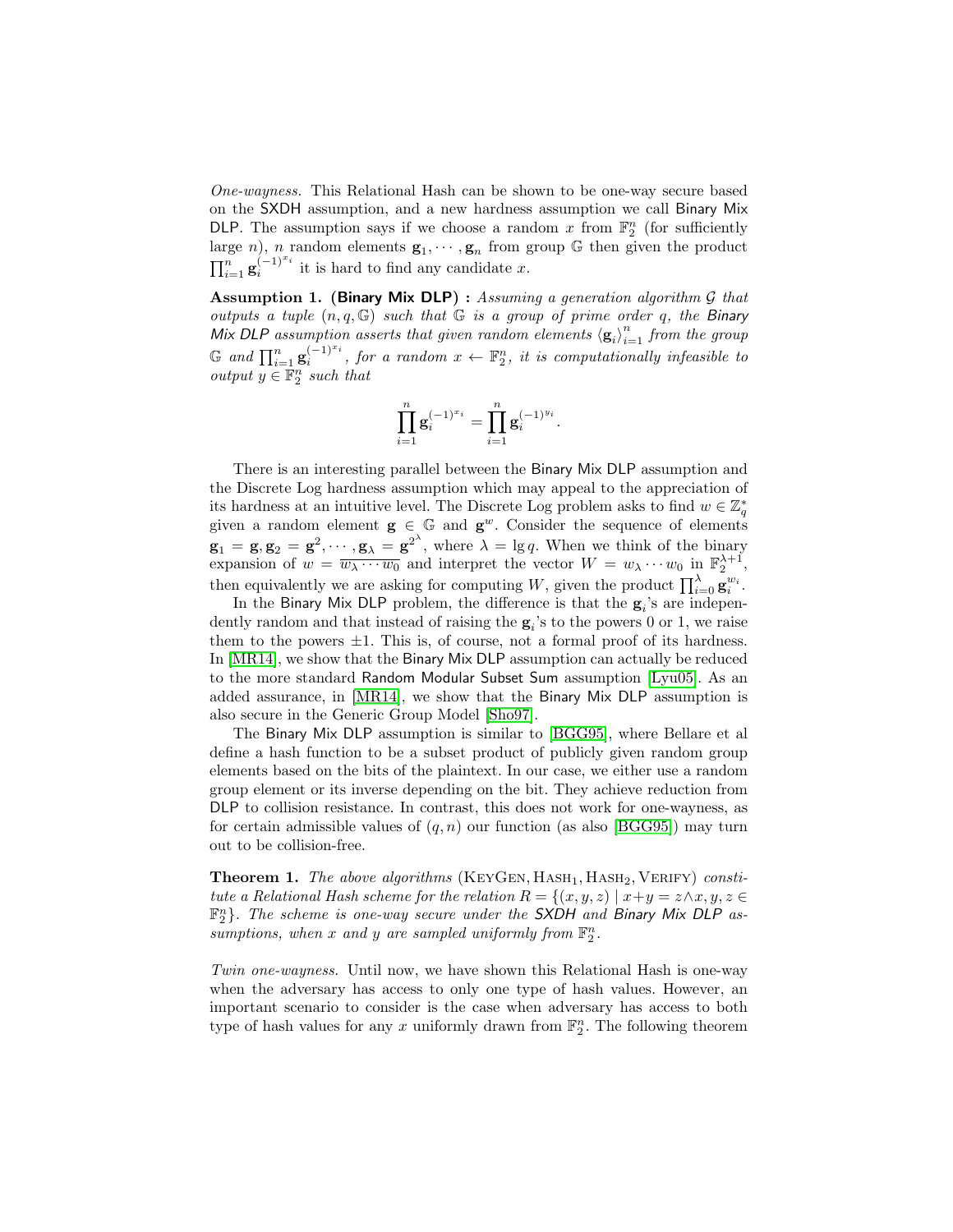claims our scheme is indeed twin one-way secure in this case and is proved in [\[MR14\]](#page-19-0).

<span id="page-10-1"></span>**Theorem 2.** The above algorithms  $(KEYGEN, HASH<sub>1</sub>, HASH<sub>2</sub>, VERIFY)$  constitute a Relational Hash scheme for the relation  $R = \{(x, y, z) | x+y = z \land x, y, z \in$  $\mathbb{F}_2^n$ . The scheme is twin one-way secure in the generic group model, when x is sampled uniformly from  $\mathbb{F}_2^n$  and  $y = x$ .

Unforgeability and Oracle Simulation Security. In Section [5,](#page-17-0) we show this Relational Hash is in fact a 2-value perfectly one-way function, albeit under a stronger hardness assumption. By Theorem [8](#page-16-0) from Section [5,](#page-13-0) that will imply this Relational Hash construction is also unforgeable and oracle simulation secure.

<span id="page-10-2"></span>Remark 2. This linear Relational Hash construction is weakly homomorphic, in the sense that, given

$$
\mathrm{HasH}_2(y) = (hy_0, \langle hy_i \rangle_{i=1}^n, hy_{n+1}) = \left(\mathbf{h}_0^s, \left\langle \mathbf{h}_i^{(-1)^{y_i}s} \right\rangle_{i=1}^n, \mathbf{h}_{n+1}^s \right),
$$

it is easy to construct

$$
\text{HasH}_2(y+t) = \left(hy_0, \left\langle hy_i^{(-1)^{t_i}} \right\rangle_{i=1}^n, hy_{n+1}\right) = \left(\mathbf{h}_0^s, \left\langle \mathbf{h}_i^{(-1)^{y_i+t_i}s} \right\rangle_{i=1}^n, \mathbf{h}_{n+1}^s\right)
$$

for any  $t \in \mathbb{F}_2^n$ . HASH<sub>1</sub> is also homomorphic in a similar manner. However, this does not really refute any of our security claims. In fact, in next section we will see this linear homomorphism gives us strong security guarantee for relation hash construction for hamming proximity (Theorem [4\)](#page-12-1).

Remark 3. Theorem [2](#page-10-2) and Remark 2 imply that given  $HASH_1(x)$ ,  $HASH_2(y)$  and  $x + y$  it is hard to output either of x or y, for uniformly sampled x and y from  $\mathbb{F}_2^n$ .

**Relational Hash for Linearity in**  $\mathbb{F}_p^n$ : For any prime p, we can choose the order  $q$  of the bilinear groups to be exponential in the security parameters as well as equal to 1 (mod p). This means the group  $\mathbb{Z}_q^*$  has a subgroup  $\mathbb{J}_p$  of prime order p. Let  $\omega$  be an arbitrary generator of  $\mathbb{J}_p$ . We can publish this arbitrary generator as part of the public key. For  $HASH_1$  evaluation (similarly in  $HASH_2$ ), we can simply calculate  $hx_i$  as  $\mathbf{g}_i^{\omega^{x_i}r}$  (instead of  $\mathbf{g}_i^{(-1)^{x_i}r}$ ). Similarly during verification, instead of checking  $e(hx_0, hy_0)^{pk_R} \stackrel{?}{=} e(hx_{n+1}, hy_{n+1}) \prod_{i=1}^n e(hx_i, hy_i)^{(-1)^{z_i}}$ , we can just check  $e(hx_0, hy_0)^{p k_R} \stackrel{?}{=} e(hx_{n+1}, hy_{n+1}) \prod_{i=1}^n e(hx_i, hy_i)^{\omega^{-z_i}}$ . We provide the details in [\[MR14\]](#page-19-0).

# <span id="page-10-0"></span>4 Relational Hash for Hamming Proximity

In this section we construct a Relational Hash for the domains  $X, Y = \mathbb{F}_2^n$ and the relation<sup>[4](#page-10-3)</sup>  $R_{\delta} = \{(x, y) \mid \text{dist}(x, y) \leq \delta \wedge x, y \in \mathbb{F}_2^n\}$ , where dist is

<span id="page-10-3"></span><sup>4</sup> Note that Relational Hash is defined over 3-tuple relations (Definition [2\)](#page-5-1). However, here proximity encryption is defined over 2-tuple relations. 2-tuple relations can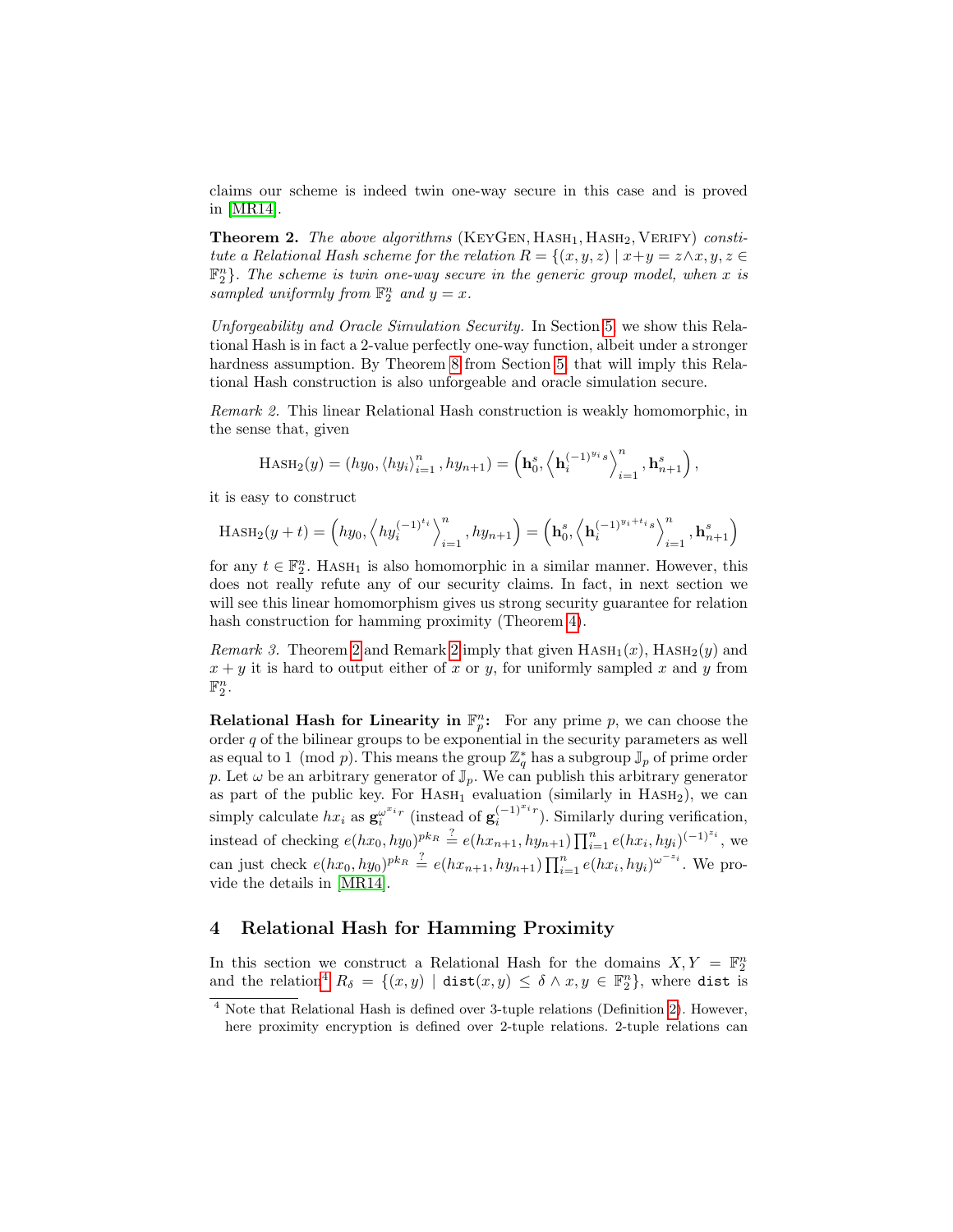the hamming distance and  $\delta$  is a positive integer less than n. Specifically, we construct a Relational Hash for proximity from a family of binary  $(n, k, d)$  linear error correcting codes (ECC)  $\mathcal C$  and a Relational Hash for linearity in  $\mathbb F_2^k$ . (KEYGENLINEAR, HASHLINEAR1, HASHLINEAR2, VERIFYLINEAR).

For any  $C \in \mathcal{C}$ , ENCODE and DECODE are the encoding and decoding algorithms of the  $(n, k, d)$  error correcting code C. For any  $x \in \mathbb{F}_2^n$ , weight $(x)$  is the usual hamming weight of  $x$ , denoting the number of one's in the binary representation of x. For any error vector  $e \in \mathbb{F}_2^n$ , with  $\mathsf{weight}(e) \leq d/2$  and  $m \in \mathbb{F}_2^k$ we have,

DECODE(ENCODE $(m) + e$ ) = m.

If weight(e) >  $d/2$ , the decoding algorithm DECODE is allowed to return  $\perp$ .

KEYGEN: Given the security parameter, choose a binary  $(n, k, 2\delta + 1)$  linear error correcting code  $C$ , where k is of the order of the security parameter. Run  $KEYGENLINEAR$  and let  $pk_{lin}$  be its output. Publish,

$$
pk := (ENCODE, DECODE, pk_{lin})
$$

HASH<sub>1</sub>: Given plaintext  $x \in \mathbb{F}_2^n$  and  $pk = ( \text{ENCODE}, \text{DECODE}, pk_{lin}),$  the hash value is constructed as follows: Sample a random  $r \leftarrow \mathbb{F}_2^k$  and then compute the following:

$$
hx_1 := x + \text{ENCODE}(r)
$$

$$
hx_2 := \text{HASHLINEAR}_1(pk_{lin}, r)
$$

Publish the final hash value  $hx := (hx_1, hx_2)$ .

 $HASH<sub>2</sub>$  is defined similarly.

VERIFY: Given the hash values  $hx = (hx_1, hx_2), hy = (hy_1, hy_2)$  and  $pk =$ (ENCODE, DECODE,  $pk_{lin}$ ) verification is done as follows.

- Recover z as  $z := \text{DECODE}(hx_1 + hy_1)$ .
- Output REJECT if DECODE returns  $\perp$  or dist(ENCODE(*z*),  $hx_1 + hy_1$ ) >  $\delta$
- Output VERIFYLINEAR $(pk_{lin}, hx_2, hy_2, z)$ .

<span id="page-11-0"></span>**Theorem 3.** The above algorithms  $(KEYGEN, HASH_1, HASH_2, VERIFY)$  constitute a Relational Hash for the relation  $R_{\delta} = \{(x, y) \mid \text{dist}(x, y) \leq \delta \wedge x, y \in \mathbb{F}_2^n\}.$ The scheme is one-way secure with respect to the uniform distributions on  $\mathbb{F}_2^n$  if the linear Relational Hash is a one-way secure with respect to the uniform distributions on  $\mathbb{F}_2^k$ . The scheme is unforgeable for the uniform distributions on  $\mathbb{F}_2^n$  if the linear Relational Hash is unforgeable with respect to the uniform distributions on  $\mathbb{F}_2^k$ .

be regarded as special cases of 3-tuple relations, where the third entry does not matter. E.g. the relation  $R'_\delta \subseteq \mathbb{F}_2^n \times \mathbb{F}_2^n \times Z$  (where Z is any non empty domain) and  $(x, y, z) \in R'_\delta$  if and only if  $(x, y) \in R_\delta$ .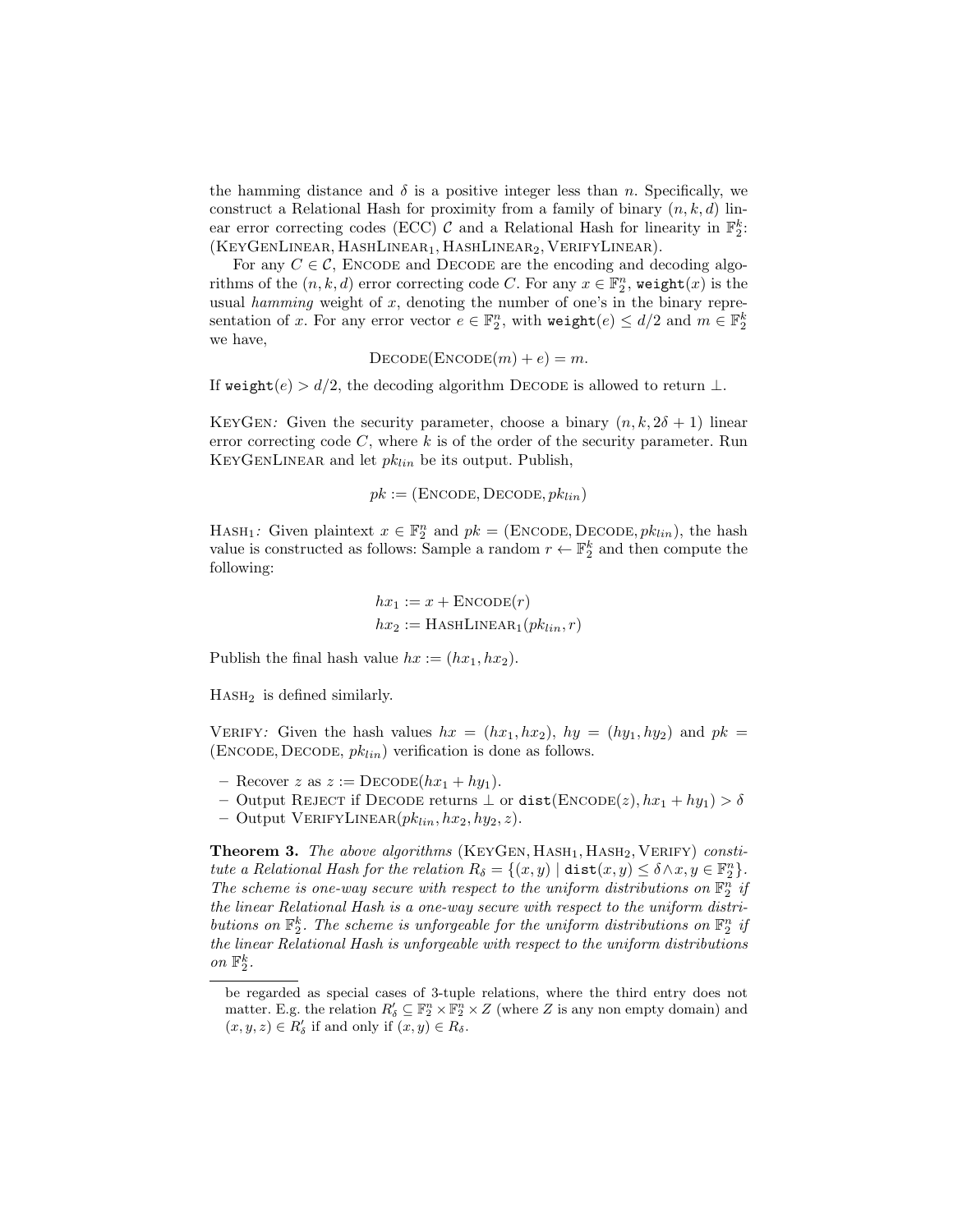Twin one-wayness. For our target application scenarios (biometric identification / authentication), we need a slightly stronger security property compared to the Twin one-wayness as defined in Definition [4.](#page-6-0) We only consider a passive adversary looking at the communication transcripts between the entities. Consideration of active adversaries would require an additional challenge-response mechanism which we do not develop in this paper. In particular, we should show that if an attacker has access to  $HASH_1(x)$  and a number of samples of  $HASH_2(y_i)$ (where  $x$  and the  $y_i$ 's are biometric templates generated by same individual), the attacker cannot output any other biometric template  $z$  near to  $x$ . If we assume that every individual's biometric template has full entropy we can model the scenario as follows:

$$
x \leftarrow \mathbb{F}_2^n, \ y_i = x + e_i,
$$

where the  $e_i$ 's are sampled from some known noise distribution  $\mathcal{Z}$ , such that with high probability we have  $\text{weight}(e_i) \leq \delta$ . We now show that, given  $\text{HASH}_1(x)$ and any number of samples<sup>[5](#page-12-2)</sup> HASH<sub>2</sub>(y<sub>i</sub>), the attacker cannot output z, such that  $dist(x, z) \leq \delta$ . The proof, which is a reduction to twin one-wayness of the linear Relational Hash is given in [\[MR14\]](#page-19-0).

<span id="page-12-1"></span>**Theorem 4.** If the above Relational Hash for  $R_{\delta} = \{(x, y) \mid \text{dist}(x, y) \leq \delta \wedge \delta\}$  $x, y \in \mathbb{F}_2^n$ , is instantiated by the twin one-way secure linear Relational Hash in Section [3,](#page-8-0) then for a random  $x \leftarrow \mathbb{F}_2^n$  and for any polynomially bounded number of error samples  $e_1, \dots, e_t \leftarrow \Xi$ , given  $(HASH_1(x), HASH_2(x+e_1), \dots, HASH_2(x+e_t))$  $(e_t)$ ) it is hard to output  $x' \in \mathbb{F}_2^n$  such that  $dist(x', x) \leq \delta$ .

<span id="page-12-0"></span>Privacy Preserving Biometric Authentication Scheme. Suppose we have a biometric authentication scheme, where during registration phase a particular user generates a biometric template  $x \in \{0,1\}^n$  and sends it to the server. During authentication phase the user generates a new biometric template  $y \in \{0,1\}^n$ and sends y to server. The server authenticates the user if  $dist(x, y) \leq \delta$ . The drawback of this scheme is the lack of template privacy. However, if we have a Relational Hash (KEYGEN, HASH<sub>1</sub>, HASH<sub>2</sub>, VERIFY) for the relation  $R_{\delta}$  =  $\{(x,y) \mid \text{dist}(x,y) \leq \delta \wedge x, y \in \mathbb{F}_2^n\},\$ we readily get a privacy preserving biometric authentication scheme as follows: 1. A trusted third party runs KeyGen and publishes  $pk \leftarrow \text{KEYGEN. 2. During Region, the client generates bio-}$ metric template  $x \in \{0,1\}^n$  and sends  $hx = \text{HASH}_1(pk, x)$  to the server. 3. During Authentication, the client generates biometric template  $y \in \{0, 1\}^n$  and sends  $hy = \text{HASH}_2(pk, y)$  to the server. 4. The server authenticates the client iff VERIFY $(pk, hx, hy)$  returns ACCEPT.

If we assume that the biometric templates of individuals follow uniform distribution over  $\{0,1\}^n$ , then Theorem [3](#page-11-0) would imply that the server can never recover the original biometric template  $x$ . Moreover, the unforgeability property guarantees that even if the server's database gets leaked to an attacker then also the attacker cannot come up with a forged  $hy'$ , which would authenticate the

<span id="page-12-2"></span><sup>5</sup> Limited only by the time complexity of the attacker.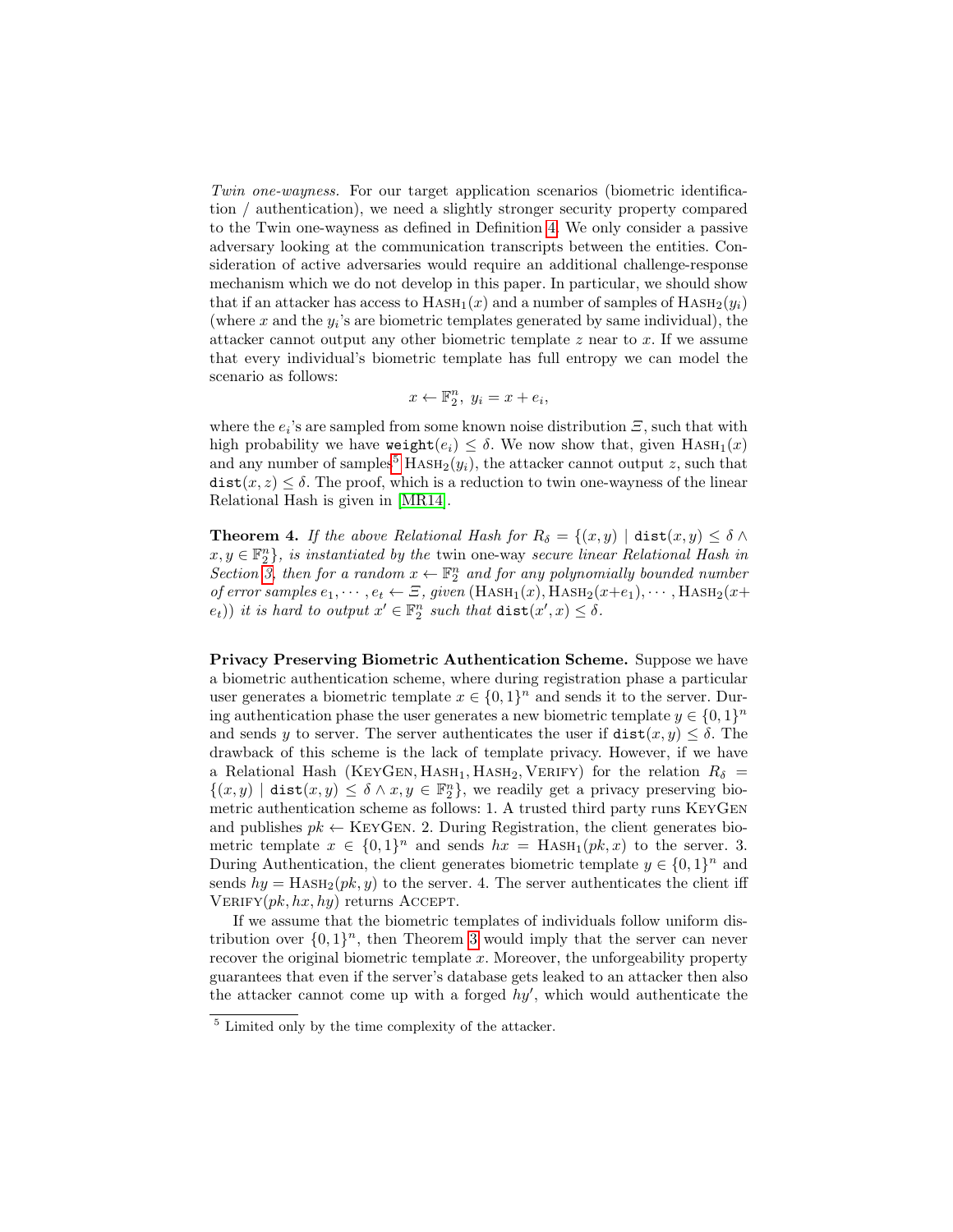attacker. Theorem [4](#page-12-1) will guarantee that even with access to the registered hash and several authentication transcripts from the same individual, the biometric template will remain private to the server.

In spite of these strong guarantees there is a significant drawback of our privacy preserving authentication scheme. One basic premise of this scheme is that the biometric template x comes from a uniform distribution over  $\{0,1\}^n$ . From a practical point of view this is really a strong assumption. One interesting open problem in this direction is whether we can build a privacy preserving biometric authentication scheme when  $x$  comes from a distribution with high min-entropy which is not necessarily uniform.

# <span id="page-13-0"></span>5 Relation among Notions of Security for Relational Hashes

In Section [2](#page-5-0) we introduced three natural definitions of security for Relational Hash functions: one-wayness, unforgeability and oracle simulation security. In this section we define the notion of sparse and biased relations. We show, if a Relational Hash function is unforgeable, that implies the relation must be sparse. Following [\[CMR98\]](#page-18-1), we extend the notion of 2-value Perfectly One-Way (2-POW) function. We show if a Relational Hash function is 2-POW, then the relation must be biased. We also show that the 2-POW property is actually a sufficient condition for oracle simulation security, as well as unforgeability (when the relation is sparse).

We begin by asking the question: What kind of relations can support the existence of an unforgeable Relational Hash? It is easy to see that certain relations cannot support unforgeability. Take, for example, the relation  $R(x, y, z)$ , where  $x, y \in \mathbb{F}_2^n$  and  $z \in \mathbb{F}_2$  which returns 1 iff the parity of  $x + y$  is equal to the bit z. One cannot construct an unforgeable hash for this relation because given the type 1 hash of a random  $x$ , it is easy to construct a type 2 hash of a y such that the relational verification outputs 1, without knowing  $x$ : We just pick an arbitrary  $y$ , compute a type 2 hash of the arbitrary  $y$  and verify with the relational key with the type 1 hash of  $x$  for both  $z$  values 0 and 1.

So the intuitive property of relations supporting unforgeability is that without knowing x, it should be hard to come up with  $(y, z)$ , such that  $R(x, y, z)$ holds. We formalize this intuition below in defining sparse relations.

<span id="page-13-1"></span>**Definition 7.** A relation  $R \subseteq X \times Y \times Z$  is called a sparse relation in the first co-ordinate with respect to a probability distribution  $X$  over X, if for all PPTs A:

$$
\Pr[x \leftarrow \mathcal{X}, (y, z) \leftarrow A(\lambda) : (x, y, z) \in R] < \texttt{negl}(\lambda)
$$

Similarly, we can define a sparse relation in the second co-ordinate with respect to a probability distribution Y over Y. A relation  $R \subseteq X \times Y \times Z$  is called a sparse relation with respect to probability distributions  $\mathcal X$  over X and Y over Y, if it is a sparse relation in first coordinate with respect to  $\mathcal{X}$ , as well as a sparse relation in second coordinate with respect to Y.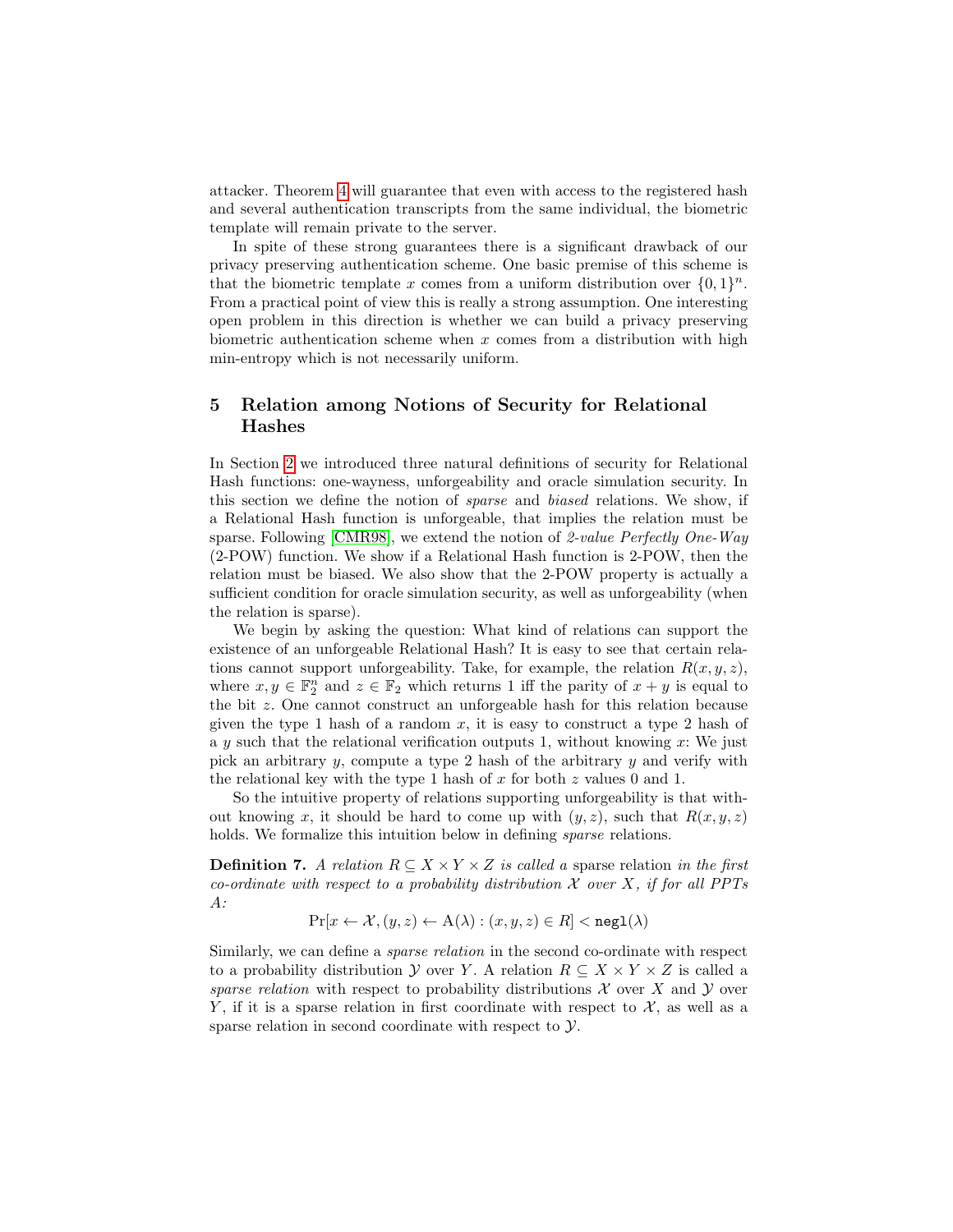

Fig. 1. Relationship among Types of Relations. Arrowhead indicates direction of implication. Strike on an arrow indicates the existence of a counter-example.

Remark 4. Similar to Section [2,](#page-5-0) the definitions given in this sections are actually defined with respect to ensemble of probability distributions  $\mathcal{X}_{\lambda}, \mathcal{Y}_{\lambda}, \mathcal{K}_{\lambda}$ , ensemble of sets  $X_{\lambda}, Y_{\lambda}, Z_{\lambda}, K_{\lambda}$  and ensemble of relation  $R_{\lambda}$ . However, for simplicity we drop the subscript  $\lambda$ .

<span id="page-14-0"></span>Now, we show if a Relational Hash function is unforgeable, that implies the relation must be sparse.

**Theorem 5.** If a Relational Hash scheme  $(KEYGEN, HASH_1, HASH_2, VERIFY)$ for a relation R is unforgeable for probability distributions  $\mathcal X$  over X and  $\mathcal Y$  over Y, then the relation R is sparse with respect to  $\mathcal X$  and  $\mathcal Y$ .

*Proof.* Suppose, the relation  $R$  is not sparse over first coordinate, and there exists an PPT attacker A such that  $Pr[x \leftarrow \mathcal{X}, (y, z) \leftarrow A(\lambda) : (x, y, z) \in$ R is non-negligible. Now, given an unforgeability challenge  $(pk, cx)$ , such that  $pk \leftarrow \text{KEYGEN}(1^{\lambda})$  and  $cx \leftarrow \text{HASH}_1(pk, x)$  for some  $x \leftarrow \mathcal{X}$ ; we can just get  $(y, z) \leftarrow A(\lambda)$  and output  $(HASH_2(pk, y), z)$ . From the correctness of the Relational Hash function, it follows that this output is a valid forgery with non- $\Box$  negligible probability.  $\Box$ 

Following [\[CMR98\]](#page-18-1), we recall the definition of 2-value perfectly one-way (POW) functions. Intuitively, this property states that the distribution of two probabilistic hashes of the same value is computationally indistinguishable from the distribution of probabilistic hashes of two independent values. This is a useful property, because if we can show a Relational Hash function is 2-POW, we show that it would immediately imply the Relational Hash function is oracle simulation secure, as well as unforgeable (if the relation is sparse).

**Definition 8 (2-value Perfectly One-Way function).** Let  $\mathcal{X}$  be a probability distribution over X. Let  $H = \{h_k\}_{k \in K}$  be a keyed probabilistic function family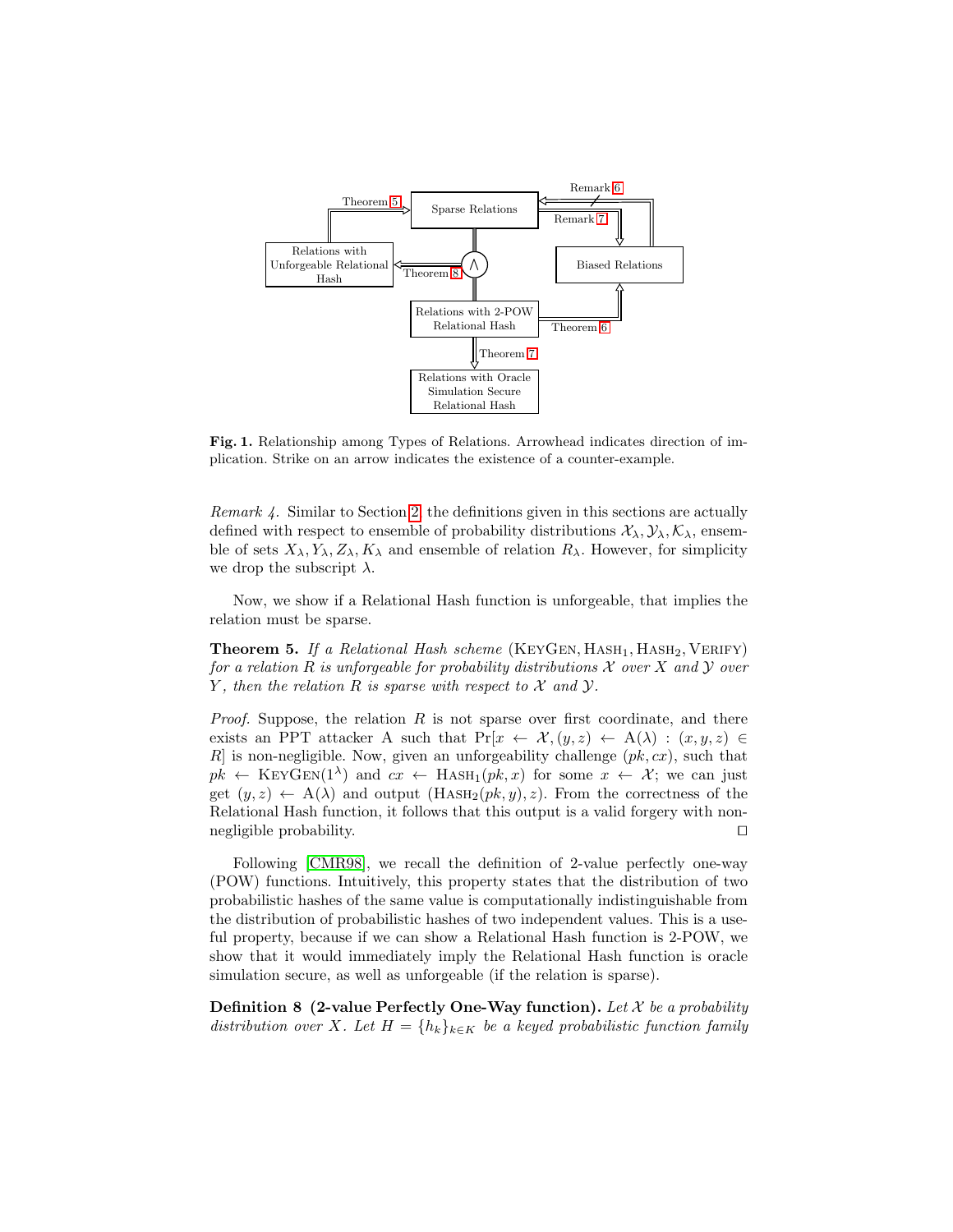with domain X and randomness space U, where the key k gets sampled from a probability distribution K over K. H is 2-value perfectly one-way (POW) with respect to  $X$  and  $K$  if for any PPT distinguisher  $D$ ,

$$
\left| \begin{array}{c} \Pr[D(k, h_k(x, r_1), h_k(x, r_2)) = 1] \\ -\Pr[D(k, h_k(x_1, r_1), h_k(x_2, r_2)) = 1] \end{array} \right| < \texttt{negl}(\lambda),
$$

where  $x, x_1, x_2$  are drawn independently from X, k is drawn from K and  $r_1, r_2$ are generated uniformly at random from the randomness space U.

*Remark 5.* In [\[CMR98\]](#page-18-1), the key k was universally quantified, and the function family H was called 2-POW if the inequality was true for all  $k \in K$ . However, for our purpose it is sufficient if we consider random k coming from the distribution  $K$  (or KEYGEN).

Now we ask what kind of relations can support the existence of 2-POW Relational Hashes? Intuitively, we require that it should be hard to distinguish two distinct samples x and w from the distribution  $\mathcal X$  by testing relations with a  $(y, z)$  tuple which is efficiently computable without knowing the samples. That is we should have  $R(x, y, z)$  and  $R(w, y, z)$  come out equal most of the time. This intuition is formalized in the following definition of biased relations.

**Definition 9.** A relation  $R \subseteq X \times Y \times Z$  is called a biased relation in the first co-ordinate with respect to a probability distribution  $X$  over  $X$ , if for all PPTs A:

 $Pr[x, w \leftarrow \mathcal{X}, (y, z) \leftarrow A(\lambda) : R(x, y, z) \neq R(w, y, z)] < negl(\lambda)$ 

Similarly, we can define a biased relation in the second co-ordinate with respect to a probability distribution Y over Y. A relation  $R \subseteq X \times Y \times Z$  is called a biased relation with respect to independent probability distributions  $\mathcal X$  over X and Y over Y, if it is a biased relation in first coordinate with respect to  $\mathcal{X}$ , as well as a biased relation in second coordinate with respect to Y.

<span id="page-15-1"></span>Remark 6. We observe that if a relation R is biased, then its complement  $\overline{R}$  is also biased. Now one might begin to think that maybe for a biased relation  $R$ , either R or R is sparse. However, the following counterexample shows that this is not the case. Consider the relation  $R(x, y, z)$  which outputs the first bit of y. This is a biased relation, but neither  $R$ , nor its complement  $\overline{R}$  is sparse.

<span id="page-15-0"></span>Remark 7. The other direction is actually an implication, that is, if a relation R is sparse then it is also biased. The proof intuition is as follows: Given an algorithm A breaking the biased-ness of  $R$ , we construct an algorithm breaking the sparse-ness of R. Let A output  $(y, z)$ , such that with probability p over the choice of  $x \leftarrow \mathcal{X}, R(x, y, z) = 1$  and therefore with probability  $1-p, R(x, y, z) =$ 0. The probability of breaking the biased-ness of R is thus  $2p(1-p)$  which should be non-negligible. Hence  $p$  should be non-negligible. Now observe that  $p$  is the probability of breaking the sparse-ness of R.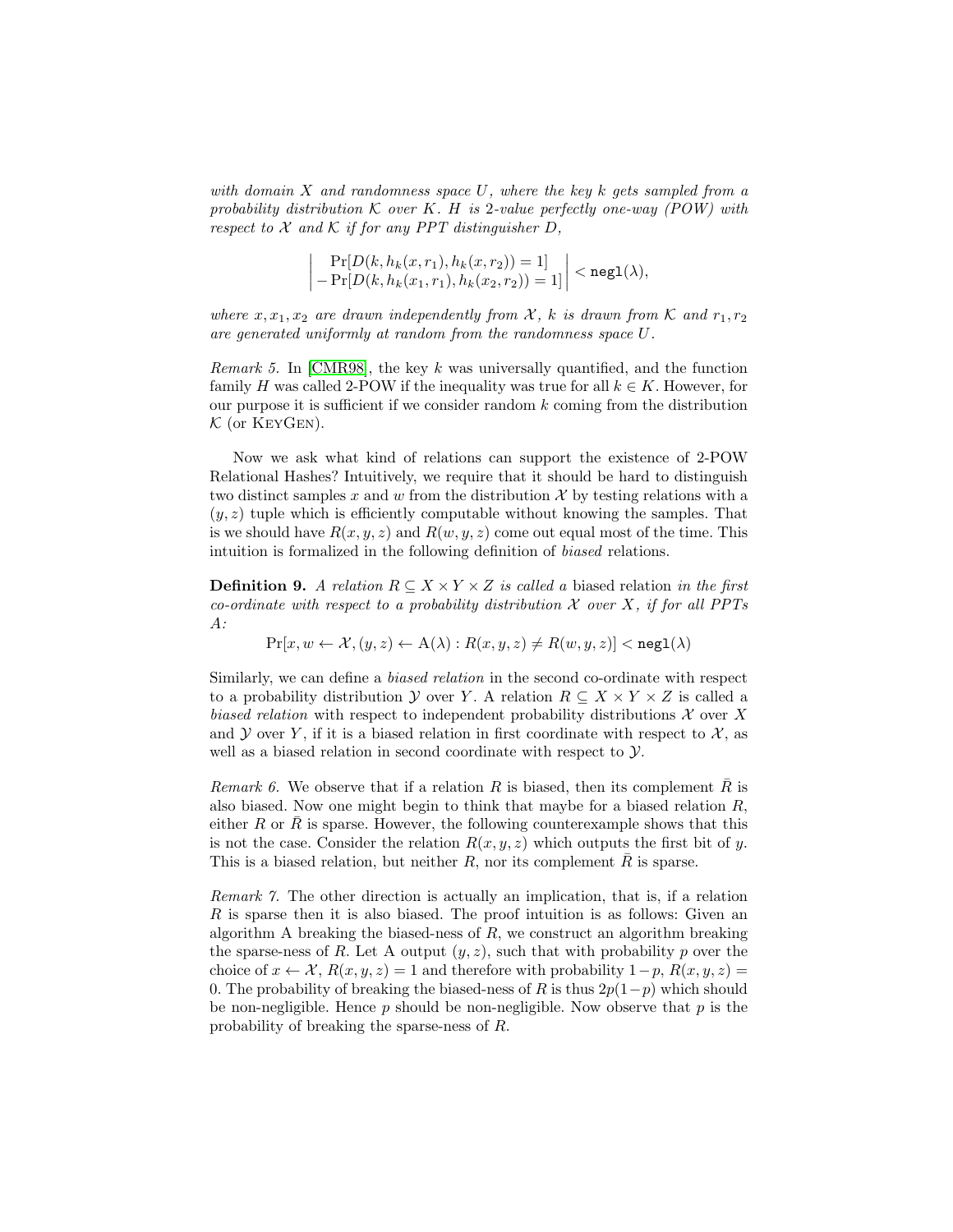<span id="page-16-1"></span>Now, we show if a Relational Hash is 2-POW, then the relation must be biased.

**Theorem 6.** For a Relational Hash scheme  $(KEYGEN, HASH_1, HASH_2, VERIFY)$ for a relation R, if HASH<sub>1</sub> is 2-value Perfectly One-Way with respect to X and KEYGEN, then R is a biased relation in the 1st co-ordinate with respect to  $\mathcal{X}$ .

Proof. We are given that,

$$
\forall PPT D: \left| \begin{array}{c} \Pr[D(k, \text{Hash}_1(k, x, r_1), \text{Hash}_1(k, x, r_2)) = 1] \\ -\Pr[D(k, \text{Hash}_1(k, x_1, r_1), \text{Hash}_1(k, x_2, r_2)) = 1] \end{array} \right| < \texttt{negl}(\lambda)
$$

Suppose  $R$  is not a biased relation in the 1st co-ordinate. Then, there exists an efficient algorithm A, which outputs  $(y, z) \in Y \times Z$ , such that  $Pr[x \leftarrow X, (y, z) \leftarrow$  $A(\lambda): R(x, y, z) \neq R(w, y, z)$  is non-negligible in the security parameter. So now given  $(k, \text{HasH}_1(k, x, r_1), \text{HasH}_1(k, w, r_2))$ , we generate  $(y, z) \leftarrow A(\lambda)$ , compute  $\text{HasH}_2(k, y, r')$  and then compute  $\text{VERIFY}(k, \text{HasH}_1(k, x, r_1), \text{HasH}_2(k, y, r'), z)$ and  $\text{VERIFY}(k, \text{HASH}_1(k, w, r_2), \text{HASH}_2(k, y, r'), z)$ . By the correctness of the Relational Hash scheme, these boolean results are  $R(x, y, z)$  and  $R(w, y, z)$  respectively. In the case  $R(x, y, z) = R(w, y, z)$ , the distinguisher D outputs 1, else 0. By the non-sparseness of  $R, D$  will have a non-negligible chance of distinguishing the distributions. Hence we get a contradiction.  $\Box$ 

Theorem [7,](#page-16-2) stated below, shows that if a Relational Hash is 2-POW, then it is also oracle simulation secure.

<span id="page-16-2"></span>**Theorem 7.** For a Relational Hash scheme  $(KEYGEN, HASH_1, HASH_2, VERIFY)$ , if the algorithms  $HASH_1$  and  $HASH_2$  are individually 2-value Perfectly One-Way for distributions  $(X, KeyK)$  and  $(Y, KeyK)$  respectively, then the Relational Hash scheme is Oracle Simulation Secure for the distribution  $\mathcal{X} \times \mathcal{Y}$ . Formally, for all PPT C, there exists a PPT S, such that:

<span id="page-16-0"></span>
$$
\bigg|\frac{\Pr[C(pk,\text{Hash}_1(pk,x),\text{Hash}_2(pk,y)) = P(pk,x,y)]}{-\Pr[S^{R_x,R_y,R_x,y}(pk) = P(pk,x,y)]}\bigg| < \texttt{negl}(\lambda),
$$

where  $pk \leftarrow$  KEYGEN,  $x \leftarrow \mathcal{X}, y \leftarrow \mathcal{Y}.$ 

Finally, we show that if a Relational Hash is 2-POW as well as sparse, then it must be unforgeable.

**Theorem 8.** If (KEYGEN, HASH<sub>1</sub>, HASH<sub>2</sub>, VERIFY) is a Relational Hash scheme for a sparse relation R with respect to independent probability distributions  $\mathcal X$  and  $\mathcal{Y}$  and HASH<sub>1</sub> (HASH<sub>2</sub>) is 2-value Perfectly One-Way for distribution  $\mathcal{X}$  ( $\mathcal{Y}$ ) and KEYGEN, then the Relational Hash scheme is unforgeable for the distribution  $\mathcal X$  $(Y)$ .

*Proof.* Assume that the scheme is not unforgeable. This means that given  $(pk,$  $HASH_1(pk, x, r)$  for  $x \leftarrow \mathcal{X}$ , there is an attacker A, which outputs  $HASH_2(pk, y, s)$ and z, such that  $R(x, y, z) = 1$ , with non-negligible probability. Using A, we now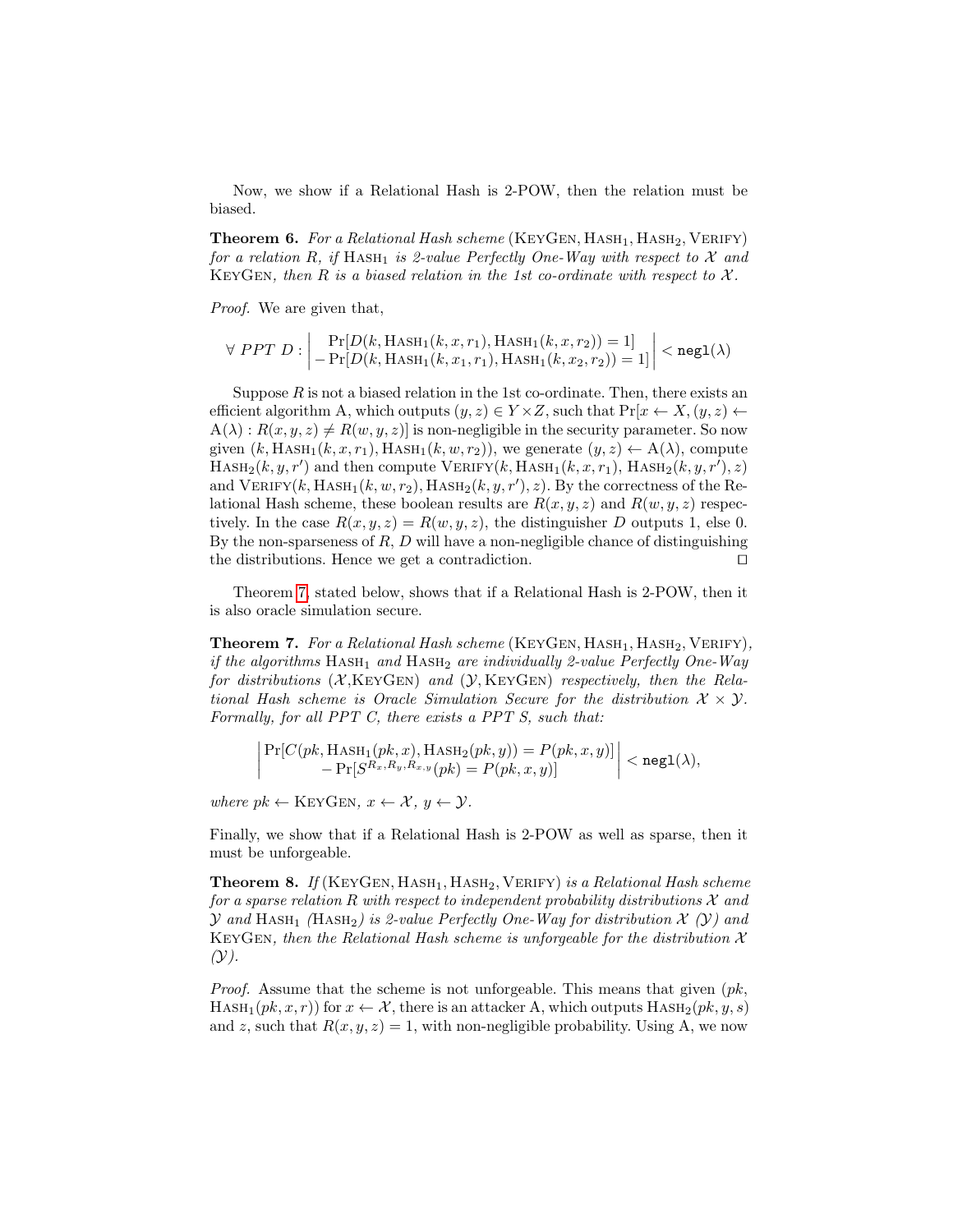build an attacker B which distinguishes the distributions  $(pk, HASH_1(pk, x, r_1),$  $HASH_1(pk, x, r_2)$  and  $(pk, HASH_1(pk, x, r_1), HASH_1(pk, x', r_2))$  with non-negligible probability. Given  $(pk, HASH_1(pk, x, r_1), HASH_1(pk, w, r_2)), B$  sends  $HASH_1(pk, x, r_1)$  $r_1$ ) to A. With non-negligible probability A outputs  $HASH_2(pk, y, s)$  and z, such that  $R(x, y, z) = 1$ . Now since R is a sparse relation, if  $w \neq x$ , then with nonnegligible probability  $R(w, y, z) = 0$ , whereas if  $w = x$ , then  $R(w, y, z) = 1$ . Now  $R(w, y, z)$  can be efficiently evaluated by computing VERIFY(pk, HASH<sub>1</sub>(pk, w, r<sub>2</sub>),  $HASH_2(pk, y, s), z)$ . Thus, B will have a non-negligible probability of breaking the 2-value POW security of HASH<sub>1</sub>.  $\square$ 

<span id="page-17-0"></span>Stronger Security Properties for the Relational Hash Constructions. In Theorem [9,](#page-17-1) we show that the Relational Hash construction for linearity over  $\mathbb{F}_2^n$  from Section [3](#page-8-0) is actually a 2-value perfectly one-way function. This property is based on a stronger hardness assumption called Decisional Binary Mix (Assumption [2\)](#page-17-2). In [\[MR14\]](#page-19-0) we show that this assumption holds in Generic Group Model [\[Sho97\]](#page-19-5). One can easily verify that the linearity relation over  $\mathbb{F}_2^n$ ,  $R = \{(r, s, z) \mid r + s = z \land r, s, z \in \mathbb{F}_2^n\}$  is actually a sparse relation with respect to uniform distributions over  $\mathbb{F}_2^n$ . Hence, by Theorem [7](#page-16-2) and Theorem [8](#page-16-0) we get that the Relational Hash construction from Section [3](#page-8-0) is actually oracle simulation secure as well as unforgeable with respect to the independent uniform distributions over  $\mathbb{F}_2^n$ .

<span id="page-17-2"></span>Assumption 2 (Decisional Binary Mix). Assuming a generation algorithm  $G$ that outputs a tuple  $(n, q, \mathbb{G})$  such that  $\mathbb G$  is a group of prime order q, the Decisional Binary Mix assumption asserts that for random  $x, y \leftarrow \mathbb{F}_2^n$ , given random elements  $\langle g_i \rangle_{i=1}^n$ ,  $\langle f_i \rangle_{i=1}^n$  from the group  $G$  it is hard to distinguish the following distributions:

$$
\left(\prod_{i=1}^n {\bf g}_i^{(-1)^{x_i}}, \prod_{i=1}^n {\bf f}_i^{(-1)^{x_i}}\right)\ and\ \left(\prod_{i=1}^n {\bf g}_i^{(-1)^{x_i}}, \prod_{i=1}^n {\bf f}_i^{(-1)^{y_i}}\right).
$$

<span id="page-17-1"></span>**Theorem 9.** The algorithms  $(KEYGEN, HASH_1, VERIFY)$  in Section [3](#page-8-0) constitute a 2-value Perfectly One Way Function for the uniform distribution on  $\mathbb{F}_2^n$ , under the Decisional Binary Mix and DDH assumptions.

On Stronger Security Properties for the Proximity Hash Constructions. We observe that our proximity hash construction is not 2-POW secure. This is readily seen by considering the first component of the proximity hash, which is  $x + c$ , where x is the plaintext and c is a codeword. Two independent hashes of x will have first components  $x + c$  and  $x + c'$ , and therefore adding them will lead to  $c + c'$ , which is a codeword. However for the hash of an independently randomly generated y, the first component will be  $y + c''$ . If we add the first components we get  $x + y + c + c''$ , which is unlikely to be a codeword. Therefore there is an efficient distinguisher for the 2-POW distributions. Our construction is also not Oracle Simulation secure, because it reveals the syndrome of the plaintext with respect to the ECC used - this is more information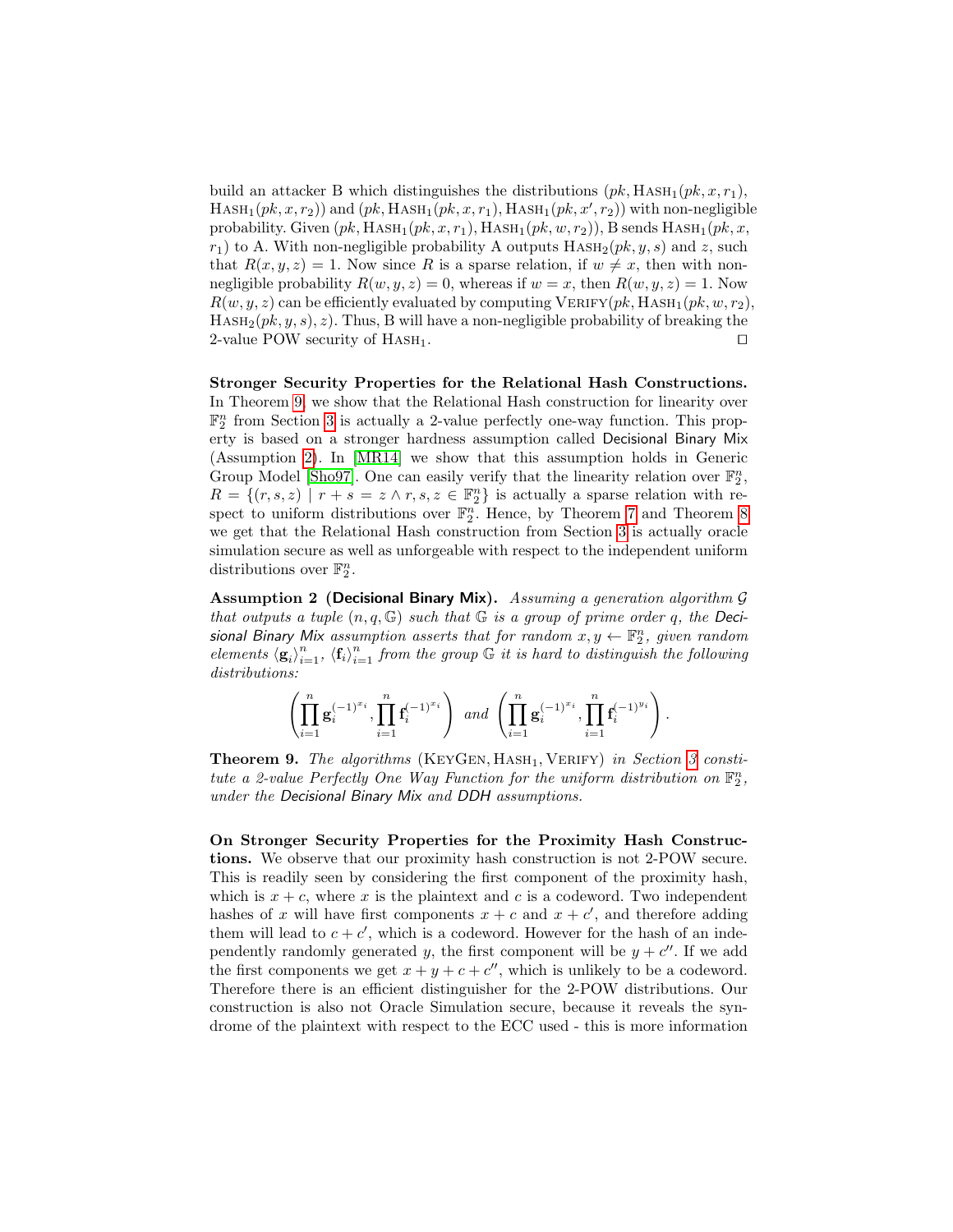than what the simulation world can provide. We leave it as an open problem to construct 2-POW and Oracle Simulation secure Relational Hashes for proximity.

### References

- <span id="page-18-13"></span>BBS04. Dan Boneh, Xavier Boyen, and Hovav Shacham. Short group signatures. In Matthew Franklin, editor, CRYPTO 2004, volume 3152 of LNCS, pages 41–55. Springer, August 2004.
- <span id="page-18-11"></span>BGG95. Mihir Bellare, Oded Goldreich, and Shafi Goldwasser. Incremental cryptography and application to virus protection. In 27th ACM STOC, pages 45–56. ACM Press, May / June 1995.
- <span id="page-18-6"></span>Boy04. Xavier Boyen. Reusable cryptographic fuzzy extractors. In Vijayalakshmi Atluri, Birgit Pfitzmann, and Patrick McDaniel, editors, ACM CCS 04, pages 82–91. ACM Press, October 2004.
- <span id="page-18-0"></span>Can97. Ran Canetti. Towards realizing random oracles: Hash functions that hide all partial information. In Burton S. Kaliski Jr., editor, CRYPTO'97, volume 1294 of LNCS, pages 455–469. Springer, August 1997.
- <span id="page-18-1"></span>CMR98. Ran Canetti, Daniele Micciancio, and Omer Reingold. Perfectly one-way probabilistic hash functions (preliminary version). In 30th ACM STOC, pages 131–140. ACM Press, May 1998.
- <span id="page-18-12"></span>DH76. Whitfield Diffie and Martin E. Hellman. New directions in cryptography. IEEE Transactions on Information Theory, 22(6):644–654, 1976.
- <span id="page-18-4"></span>DRS04. Yevgeniy Dodis, Leonid Reyzin, and Adam Smith. Fuzzy extractors: How to generate strong keys from biometrics and other noisy data. In Christian Cachin and Jan Camenisch, editors, EUROCRYPT 2004, volume 3027 of LNCS, pages 523–540. Springer, May 2004.
- <span id="page-18-5"></span>DS05. Yevgeniy Dodis and Adam Smith. Correcting errors without leaking partial information. In Harold N. Gabow and Ronald Fagin, editors, 37th ACM STOC, pages 654–663. ACM Press, May 2005.
- <span id="page-18-7"></span>GGG<sup>+</sup>14. Shafi Goldwasser, S. Dov Gordon, Vipul Goyal, Abhishek Jain, Jonathan Katz, Feng-Hao Liu, Amit Sahai, Elaine Shi, and Hong-Sheng Zhou. Multiinput functional encryption. In Phong Q. Nguyen and Elisabeth Oswald, editors, EUROCRYPT 2014, volume 8441 of LNCS, pages 578–602. Springer, May 2014.
- <span id="page-18-8"></span>GGJS13. Shafi Goldwasser, Vipul Goyal, Abhishek Jain, and Amit Sahai. Multi-input functional encryption. Cryptology ePrint Archive, Report 2013/727, 2013. <http://eprint.iacr.org/2013/727>.
- <span id="page-18-9"></span>GKL<sup>+</sup>13. S. Dov Gordon, Jonathan Katz, Feng-Hao Liu, Elaine Shi, and Hong-Sheng Zhou. Multi-input functional encryption. Cryptology ePrint Archive, Report 2013/774, 2013. <http://eprint.iacr.org/2013/774>.
- <span id="page-18-2"></span>JS02. Ari Juels and Madhu Sudan. A fuzzy vault scheme. Cryptology ePrint Archive, Report 2002/093, 2002. <http://eprint.iacr.org/2002/093>.
- <span id="page-18-3"></span>JW99. Ari Juels and Martin Wattenberg. A fuzzy commitment scheme. In ACM CCS 99, pages 28–36. ACM Press, November 1999.
- <span id="page-18-10"></span>KVM04. Suleyman Serdar Kozat, Ramarathnam Venkatesan, and Mehmet Kivanç Mihçak. Robust perceptual image hashing via matrix invariants. In Image Processing, 2004. ICIP'04. 2004 International Conference on, volume 5, pages 3443–3446. IEEE, 2004.